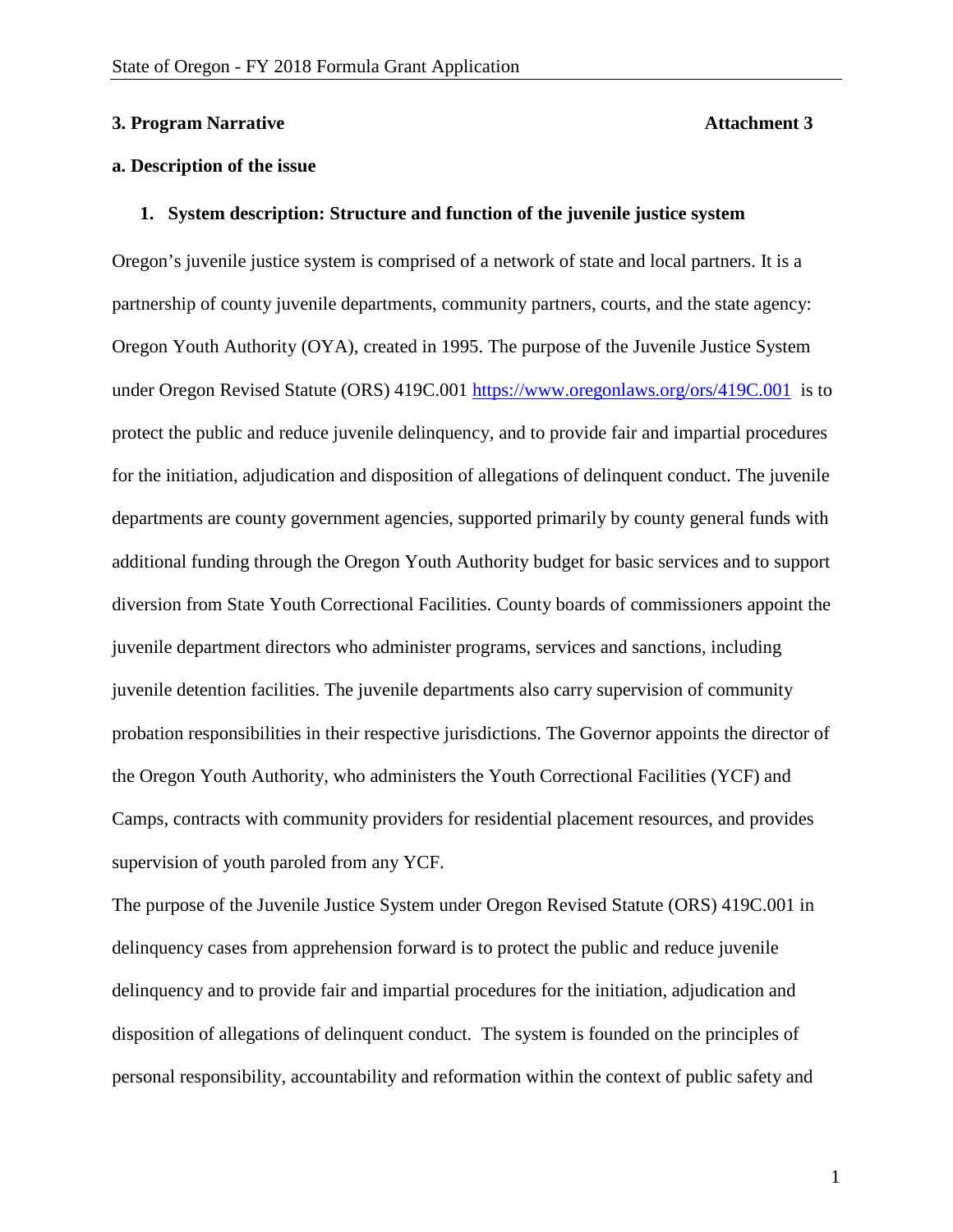restitution to the victims and to the community. The system provides a continuum of services that emphasize prevention of further criminal activity by the use of early sanctions, reformation and rehabilitation programs and decisive intervention in delinquent behavior. The system is open and accountable to the people of Oregon and their elected representatives.

Oregon's Juvenile Justice System flow chart is attached; see Appendix A.

All 36 county juvenile departments can be found at<http://www.ojdda.org/default.asp>

Youth who commit crimes in Oregon usually are first referred to county juvenile departments. A youth who receives a referral may be put on one of several paths  $-a$  formal accountability agreement with the county juvenile department, county probation, commitment to Oregon Youth Authority (OYA) probation for out-of-home placement, commitment to an OYA close-custody facility, or sentencing to the Oregon Department of Corrections (ODOC). A majority of youth offenders are successful on county probation. But, if lower-level sanctions and supervision are unsuccessful, the offender may be moved to a higher level of accountability. The goal, from the moment a youth is placed under OYA's care and custody, is to help that youth go on to lead a productive, crime-free life after leaving the agency.

The Oregon Youth Authority (OYA) wants families to stay connected with their youth after they are committed to the agency's care and custody. This video explains why. OYA is the state's juvenile justice agency, reducing victimization by helping at-risk young people lead productive, crime-free lives <https://www.youtube.com/watch?v=xsdvuXstBXU>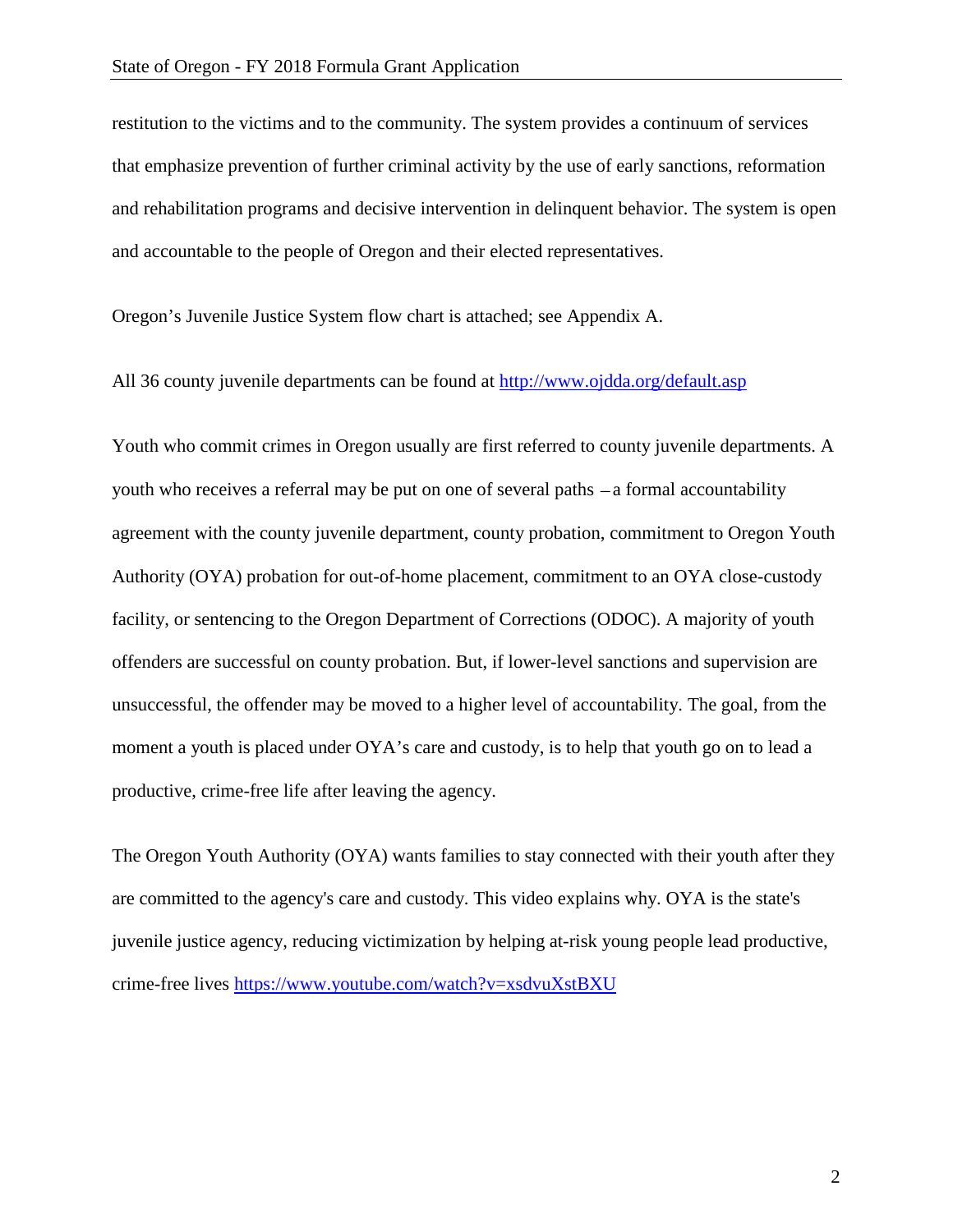# **2. Analysis of juvenile delinquency problems (youth crime) and needs**

Oregon's juvenile justice system has made significant strides towards community safety through implementation of best practices supported by research in the juvenile justice field. Oregon's juvenile justice system is risk based, which provides a continuum of interventions for low-, medium-, and high-risk offenders. Oregon has developed a statewide Juvenile Justice Information System (JJIS)<http://www.oregon.gov/oya/pages/jjis.aspx> that tracks all juvenile offenders and reports on juvenile crime, treatment, sanctions, accountability and outcomes at every level. Oregon conducts assessments and implements evidence-based practices, which may have contributed to a decline in juvenile crime. Oregon's Juvenile Justice Information System (JJIS) provides comprehensive case information about juvenile offenders and the services they receive from Oregon's state and county juvenile justice agencies. It assists agencies and providers in managing individual juvenile offender cases and in tracking juveniles through the system; it aids in planning, developing, and evaluating services designed to reduce juvenile crime; and it recognizes and supports the partner agencies' common business needs.

The YDC contracted with by NPC Research<http://npcresearch.com/> to conduct a 2018 Juvenile Crime Analysis. The full analysis is attached – Appendix B. The analysis noted the following trends and key findings:

1. According to the Oregon State Police Law Enforcement arrest data, juvenile crime and especially violent crimes committed by juveniles have been consistently declining over the last several years (2013-16) with fewer youth arrested by law enforcement agencies.

2. The total number of juvenile referrals has declined 17% (almost 4,000 referrals) over the 4 year period from 2013 to 2016.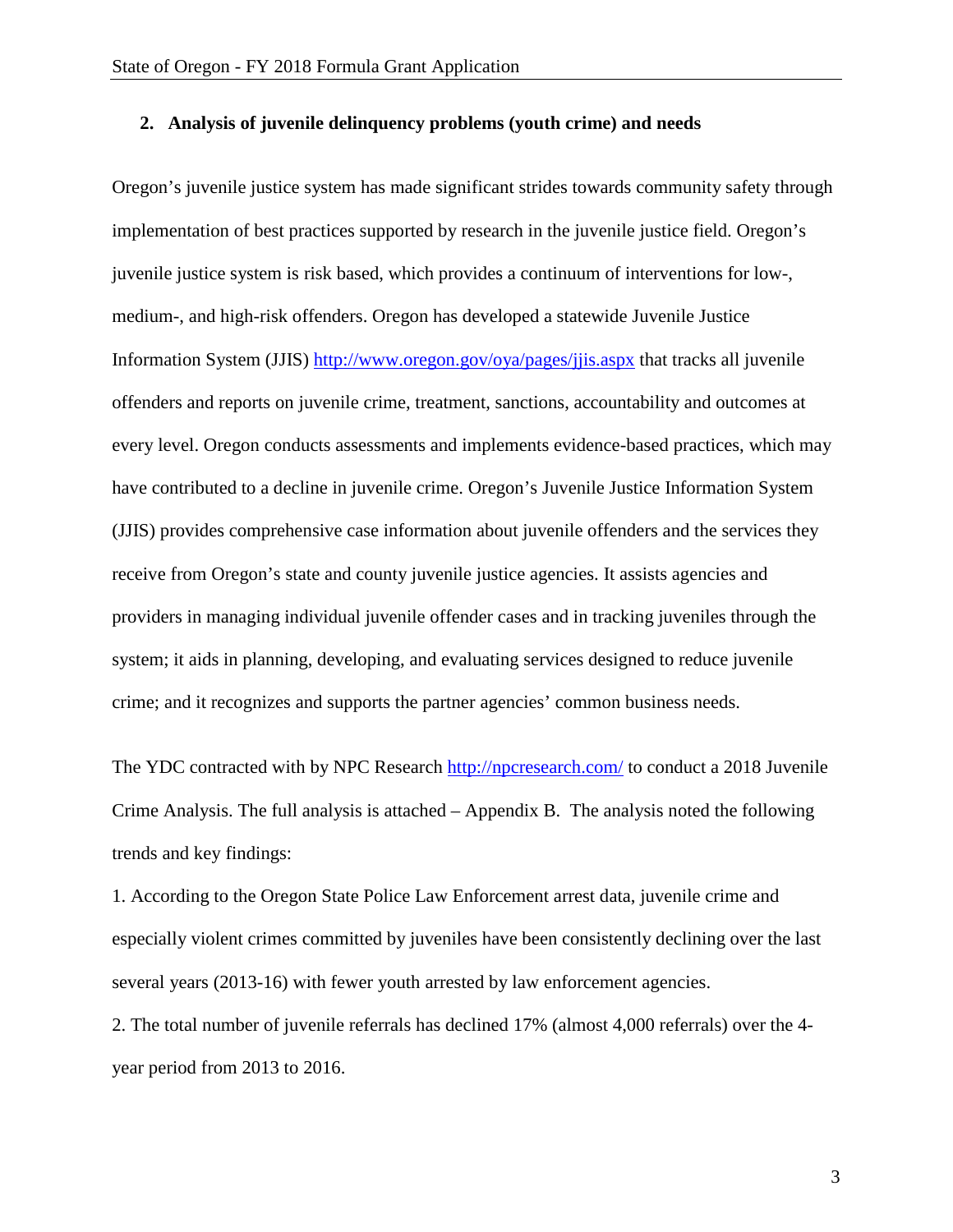3. Property-related referrals and dependency/status offenses continue to represent the largest portion of the total number of juvenile referrals (approximately one half of all referrals each year). Each of these subcategories has seen the number of referrals steadily decline over the 4 year period as well. The *theft* category, which makes up roughly half (or even more in some years) of all property-related referrals, has seen a 32% decline over the past 4 years. 4. Males represent the majority of property-related referrals. Females had a 30% drop in property-related referrals over the 4-year period. Males also saw an almost 15% drop in referrals

from 2013 to 2015, with a slight increase occurring in 2016.

5. All racial groups saw a significant decline in property-related referrals (17% fewer on average) over the 4-year period, except for *Native American* youth, who had steady rates from 2013-2015, but then doubled their referrals in 2016.

6. Dependency status referrals have experienced a significant decline (almost 20%) over the last 4 years. Females are consistently more than half of the referrals for runaway, the only subcategory in which they are (or even come close to being) the majority of referrals. Runaway referrals were most common in the 13-15 age group, with that group seeing the most notable reductions over time. Youth 12 and younger had significantly fewer runaway referrals than the other groups.

7. Most non-criminal referrals have declined steadily over the last 4 years. Referrals related to alcohol, curfew, and tobacco have seen referrals drop by over 43% over the 4-year period. However, motor vehicle referrals increased significantly in 2015 and 2016. Also, a new offense type was introduced for 2016 called "Marijuana offenses." From 2013-2015, marijuana related offenses were counted in the "Less than 1 ounce" category. When combined with the new "Marijuana offenses" category, the number of referrals for this issue increased substantially in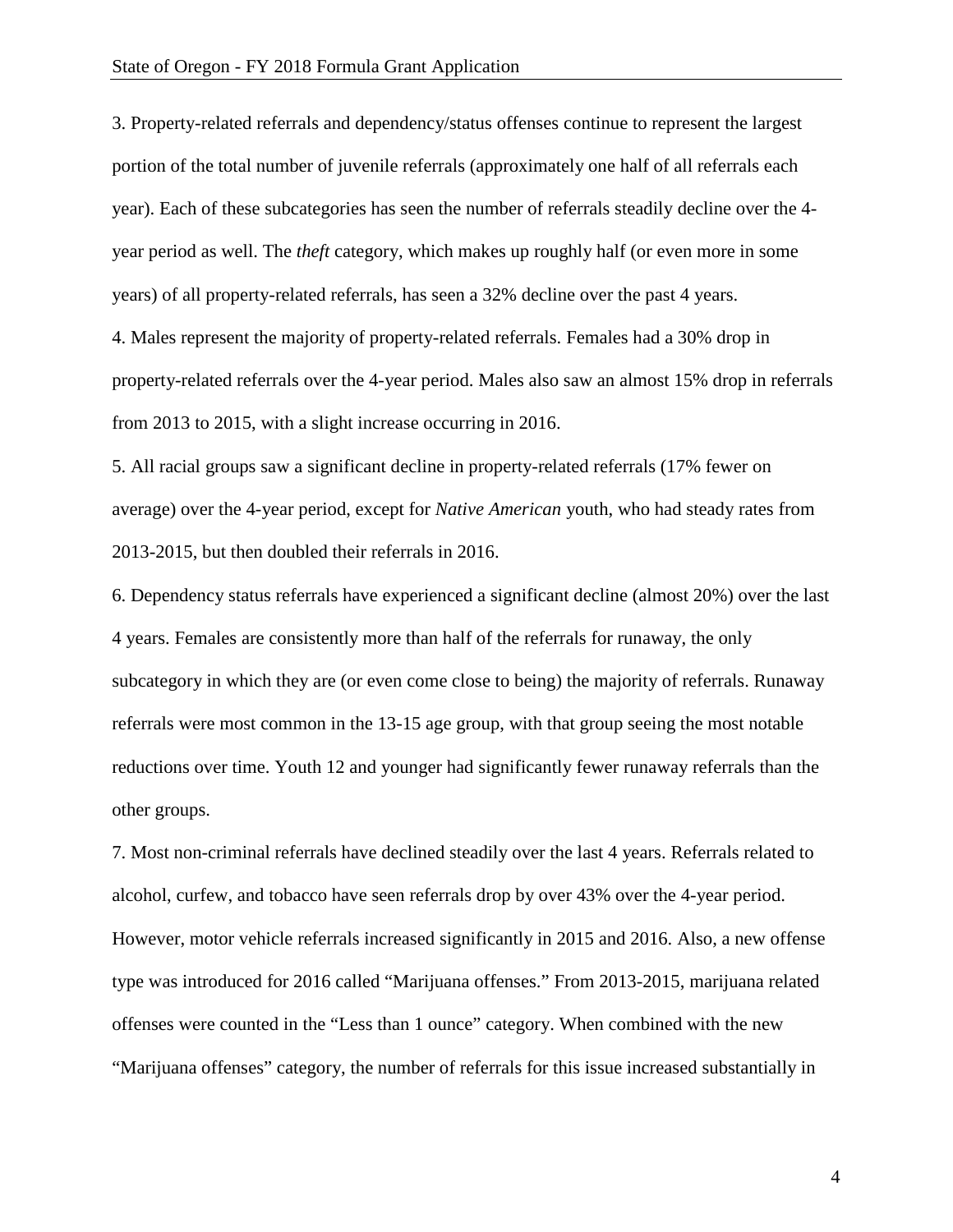2016. This change may be due in part to the legalization of marijuana in Oregon, resulting in easier accessibility.

8. Oregon continues to see an overall decline in juvenile detention admissions. The total number of admissions has dropped by 10% over the 4-year period. Males have the majority of detention admissions. The Hispanic group had the most significant change in detention admissions, with totals declining by 21% over the 4-year period. The White and Asian groups also had their totals decline by 10% over the same time period. However, the remaining groups (African-American, Native American, and Other) had slightly more detention admissions (increase of 3%) over the last 4 years.

9. The number of youth with shorter lengths of stay (1-8 days) have declined by over 17% over the 4-year period. Lengths of stay between 9-30 days slightly increased (about 3%) over the same time period. Lengths of stay of 30 days or less represent over 90% of all juvenile detention stays from 2013-2016. The number of youth with detention stays of 31-89 days has increased by an average of 17% over the last 4 years, while the number of youth with stays of 90 days or more has remained relatively steady.

10. The majority of cases were not petitioned (73%); just over one fourth (27%) were petitioned. All categories of petitioned cases saw significant declines over the 4-year period, with the adjudicated delinquent (18% fewer dispositions) and adult court (36% fewer dispositions) categories having the biggest changes.

The analysis included an overview of the state-funded delinquency prevention and early intervention efforts. Juvenile Crime Prevention (JCP) services are developed and funded by the YDC through a community planning process in each county and Tribe and therefore differ greatly across the state, from involvement in traditional cultural activities, to after-school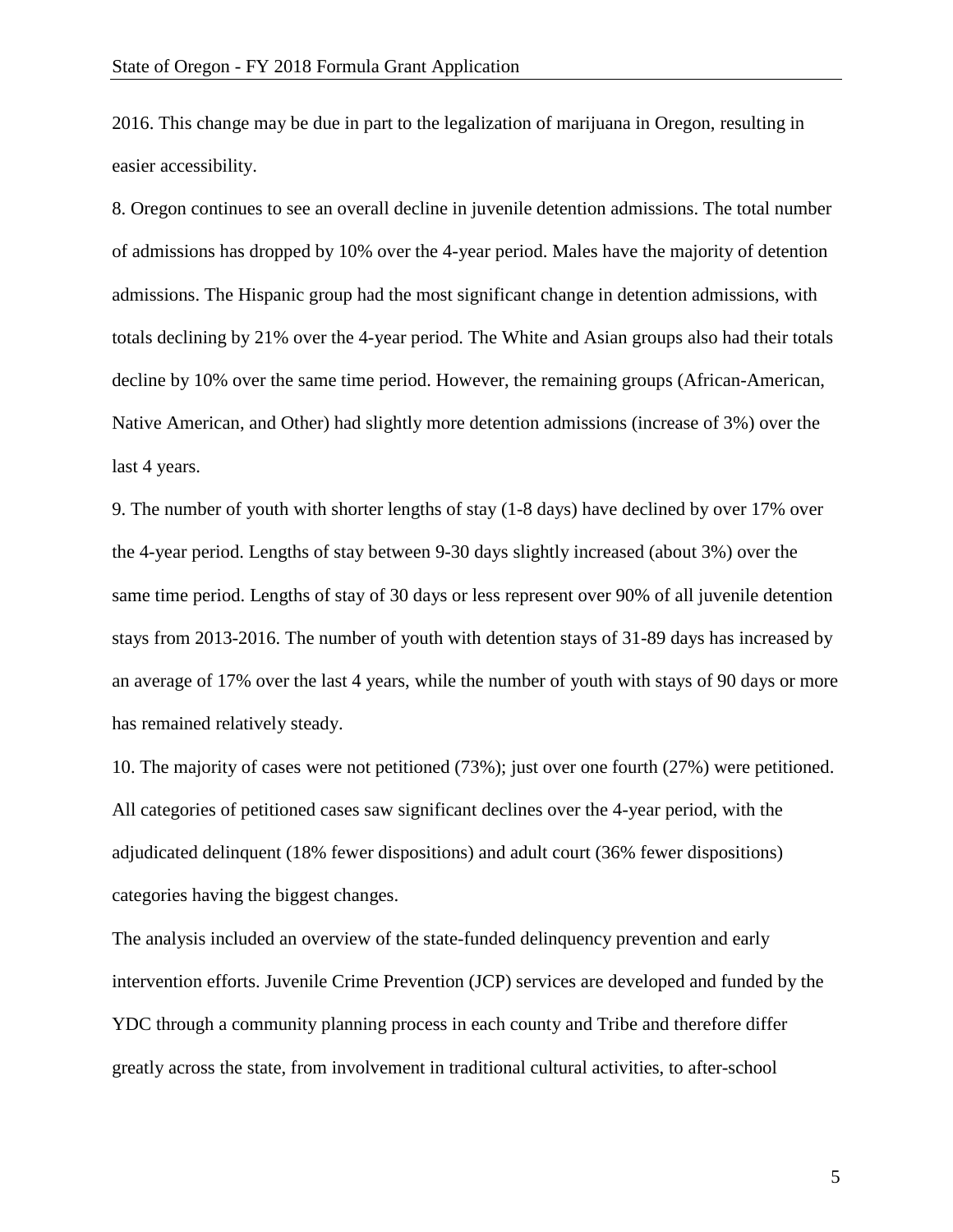programs, mental health treatment, family counseling, and mentoring. While there is variability across communities, there is a level of consistency at the state level in the overall youth profile and the types of challenges adolescents are facing, including the number and types of risk factors they have. Youth consistently had a high prevalence of peer and behavior issues. A substantive group also had at least one mental health issue (for example, one in three to one in four youth were depressed or withdrawn). High-risk youth who participated in prevention and intervention services regularly experienced greater reductions in risk scores over time than other youth. JCP services consistently impacted the same group of risk factors and protective factors, by decreasing running away, behavior that hurts others, and aggressive behavior at school; and by increasing access to adults outside of the youth's family who the youth could talk with and attachment to school.

The report analyzed available education data with an emphasis on school discipline and graduation rates. Disciplinary data are important because students with a disciplinary incident are less likely to graduate and more likely to be get involved with the juvenile justice system. 1. During school year 2015-16, there were 576,407 students in Oregon schools; 5.7% of them (32,636) had some type of disciplinary referral(s). Overall, these students had 62,295 discipline incidents. More males (8.6%) than females (2.9%) had a referral. While White students are the majority population (63.4%) in Oregon schools, and therefore have the majority of referrals overall (59.2%), Native American and African American students were overrepresented in the proportion of the population with a referral (11.0% and 10.9%, respectively). White students were slightly underrepresented, and Asian students (1.6%) had the lowest rate of referrals. 2. In 2014-15, at the high school level, all racial groups except Native American students had substantially higher proportions of in-school compared to out-of-school suspensions. For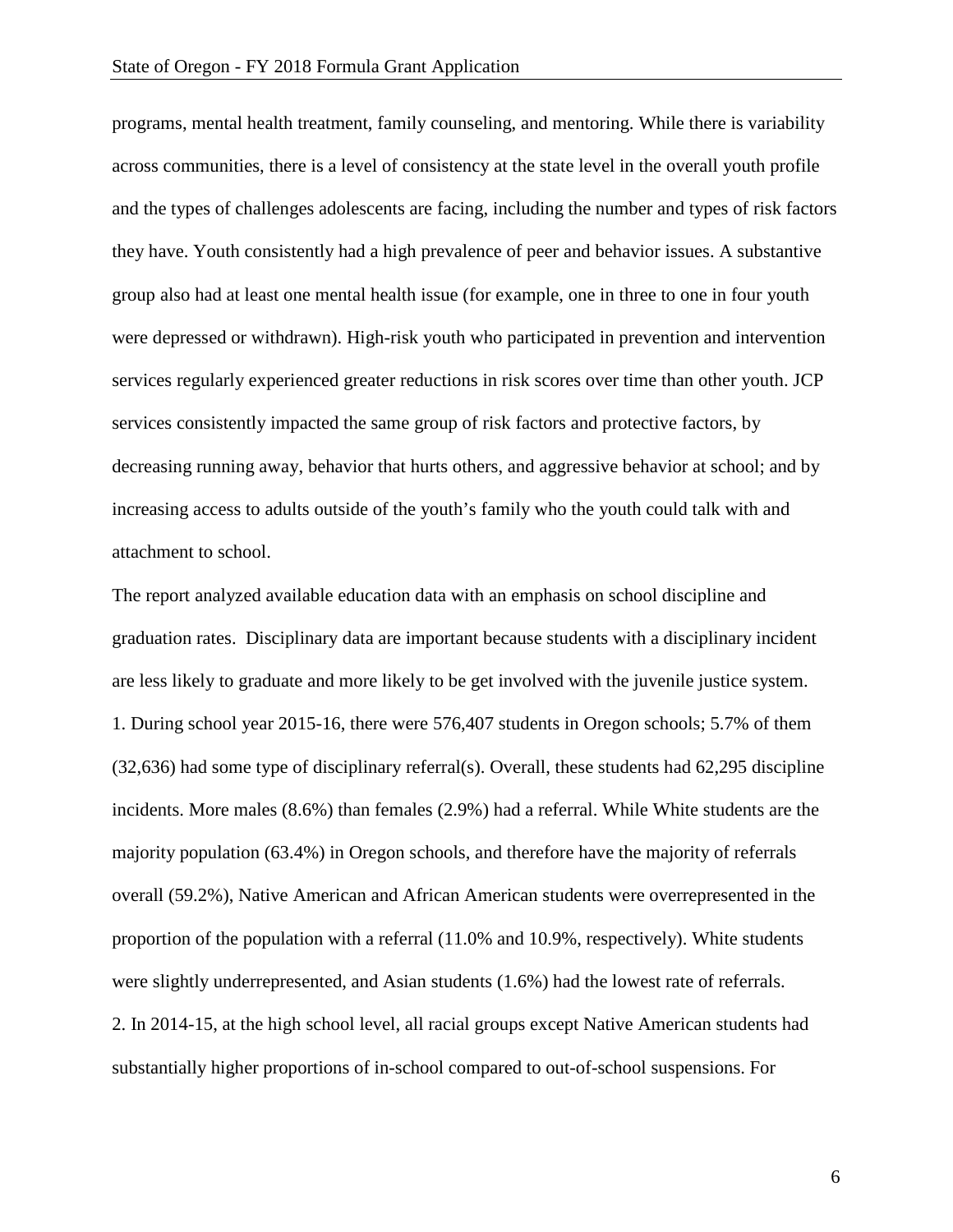example, 39% of suspensions for Black students were out-of-school, and 36% for White students, compared to 66% of suspensions for Native students.

3. In 2009, the graduation rate for students without a discipline incident was 84%, while it was 50% and 48% for students with an in-school or out-of-school suspension, respectively. 4. Oregon has a low graduation rate compared to other states, ranking third-lowest nationally at almost 75% for the class of 2016. However, the rates increased from 72% in 2014 to 74% in 2015, and improvements are occurring for students of color (Hispanic/Latino, Black, and Multiethnic students), students with disabilities, and economically disadvantaged students. Gaps remain between the groups with traditionally lower graduation rates and their more advantaged counterparts—girls (78%), Asian students (88%), students with economic security (83%), and talented and gifted students (93%) have the highest graduation rates. American Indian/Alaska Native students had a 55% graduation rate in 2015, students with disabilities graduated at a rate of 53%, and students with Limited English Proficiency had a rate of 51%. Areas of concern include Native American students, whose increases are not keeping track with those of other racial groups, and economically disadvantaged students, whose proportion of the youth population is growing and the gap is widening compared with those students who are economically secure.

Several themes have emerged in schools that have experienced success increasing graduation rates, including building expectations for success—students and staff both believing that all students can be successful, a focus on positive school climate, emphasis on future goals that include college and career exploration and pathways to success for after high school, partnerships with higher education (community colleges and universities), connections with community-based organizations that support students and families, and individualized attention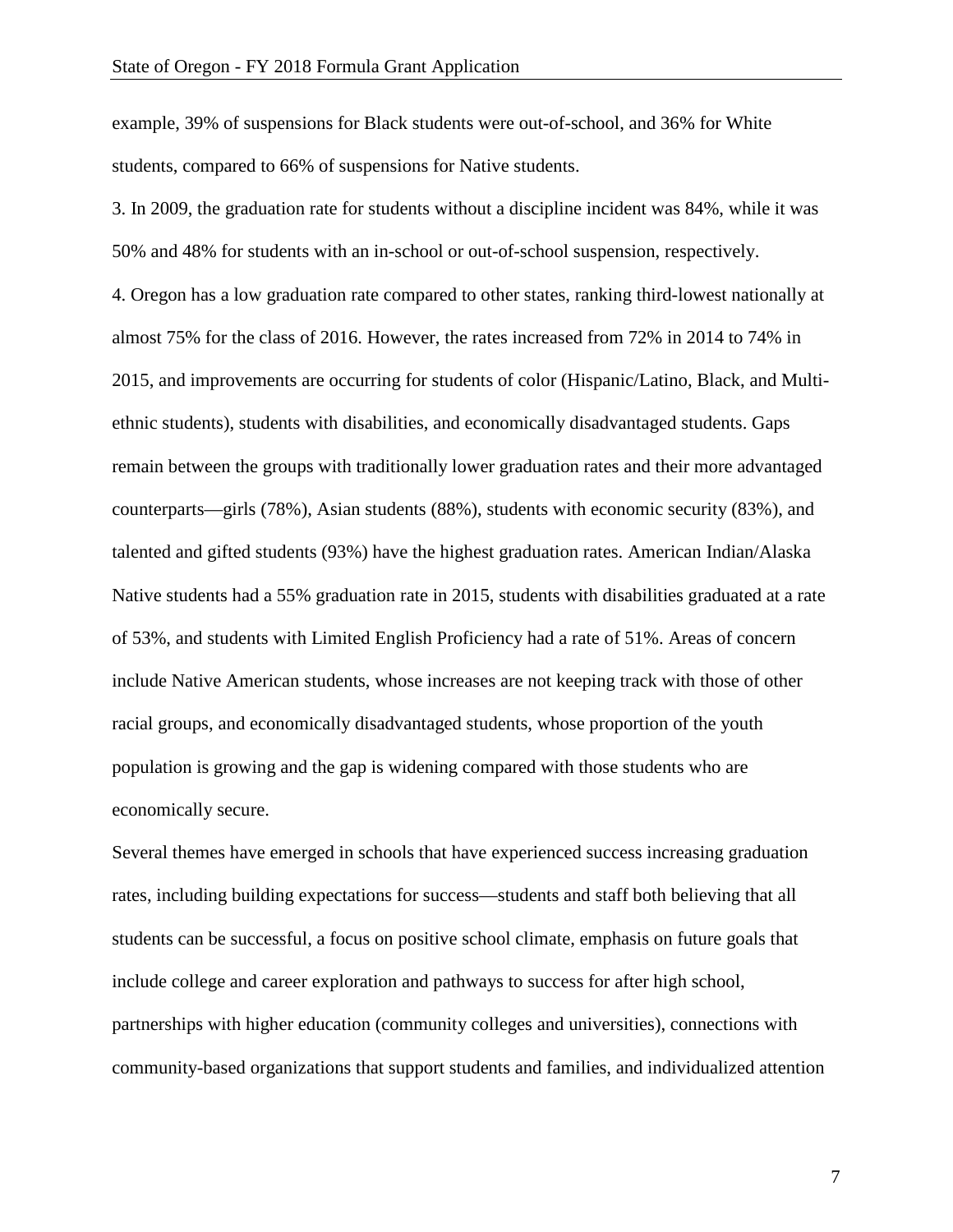for students who need additional academic help. Schools are focusing on building student engagement, making sure students feel connected and valued.

One of the youth development/crime prevention strategies supported by the YDC is to connect youth to culturally specific and relevant services whenever possible. One example is the use of Tribal best practices and other culturally specific prevention and intervention programs and services. Culturally specific services may encompass a different world view, values, and goals from mainstream services.

The YDC and the Oregon Department of Education (ODE) are working to implement restorative justice principles, to create a learning opportunity for youth whose behavior causes harm, help teach them to understand the needs of people they have affected with their actions, and build relationships and social-emotional competence. This approach creates opportunities for change and growth as well as rebuilds trust, repairs harm, and strengths social connections. Restorative justice allows youth to take responsibility for their personal development.

Governor Kate Brown and Deputy Superintendent of Public Instruction, Colt Gill are relying on the Advisory Committee on Safe and Effective Schools for ALL Students to provide recommendations to help ensure that every student has the support they need to thrive. The Governor has stated that her vision is for every student in Oregon to graduate from high school with a plan for their future; and that starts with creating safe, equitable classroom environments where everyone can focus on learning.

The Advisory Committee meets as a whole, but is also convenes in three separate subcommittees that address three priority areas: Safety, Engagement, and Environment. With an emphasis on the social and emotional growth of students and what that means for education as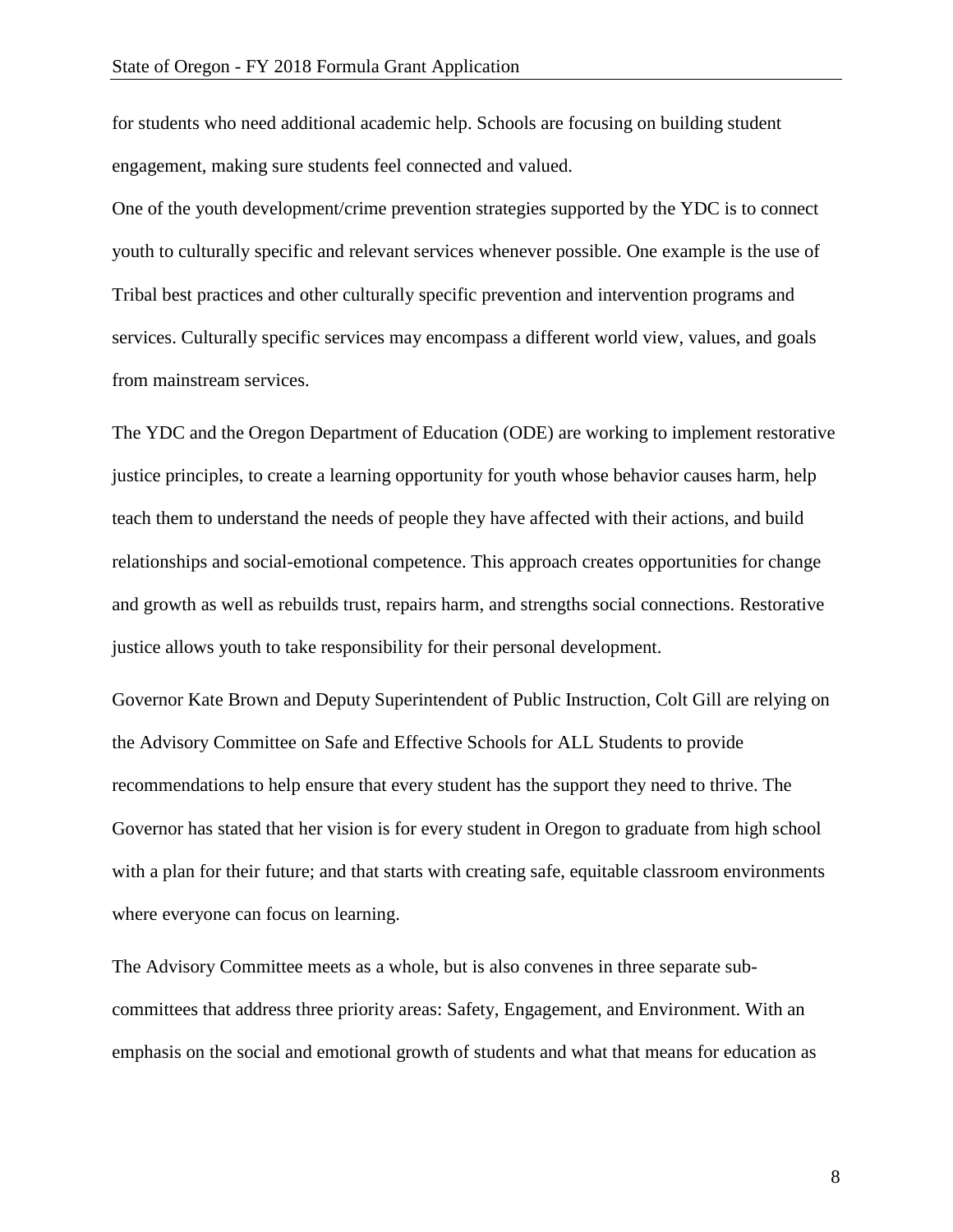well as life skills, these three priority areas were determined as the areas to address in order to bring the Governor's vision for Oregon's student to actualization.

The YDC has representation on the Environment sub-committee and has successfully added as a priority, addressing equitable discipline. At this junction the sub-committee will be accumulating best practices and structuring recommendations to assist with the financial obligation, policies, and changes to legislation that will be associated with making equitable discipline reality for the state of Oregon.

### **b. Goals and Objectives**

The Oregon Legislature established the Youth Development Council (YDC) in 2012 to assist the Office of the Chief Education Officer in the assessment and coordination of the state's investments in programs that help school-age children and youth succeed and stay out of the juvenile justice system. The YDC was tasked with supporting the overall education system by developing state policy and administering funding for supporting community-based youth development programs, services, and initiatives. Specifically, the YDC is responsible for developing and implementing policies and providing funding for those youth who are encountering barriers to school and work success. Additionally, the Governor designated the Youth Development Council as the sole agency responsible for the administration of the Formula Grants Funds Oregon receives from the OJJDP and for supervising the preparation of the Three Year Plan and its implementation.

ORS 417.847<https://www.oregonlaws.org/ors/417.847> Youth Development Council is established for the purpose of overseeing a unified system that provides services to school-age children through youth 24 years of age in a manner that supports educational success, focuses on crime prevention, reduces high risk behaviors and is integrated, measurable and accountable.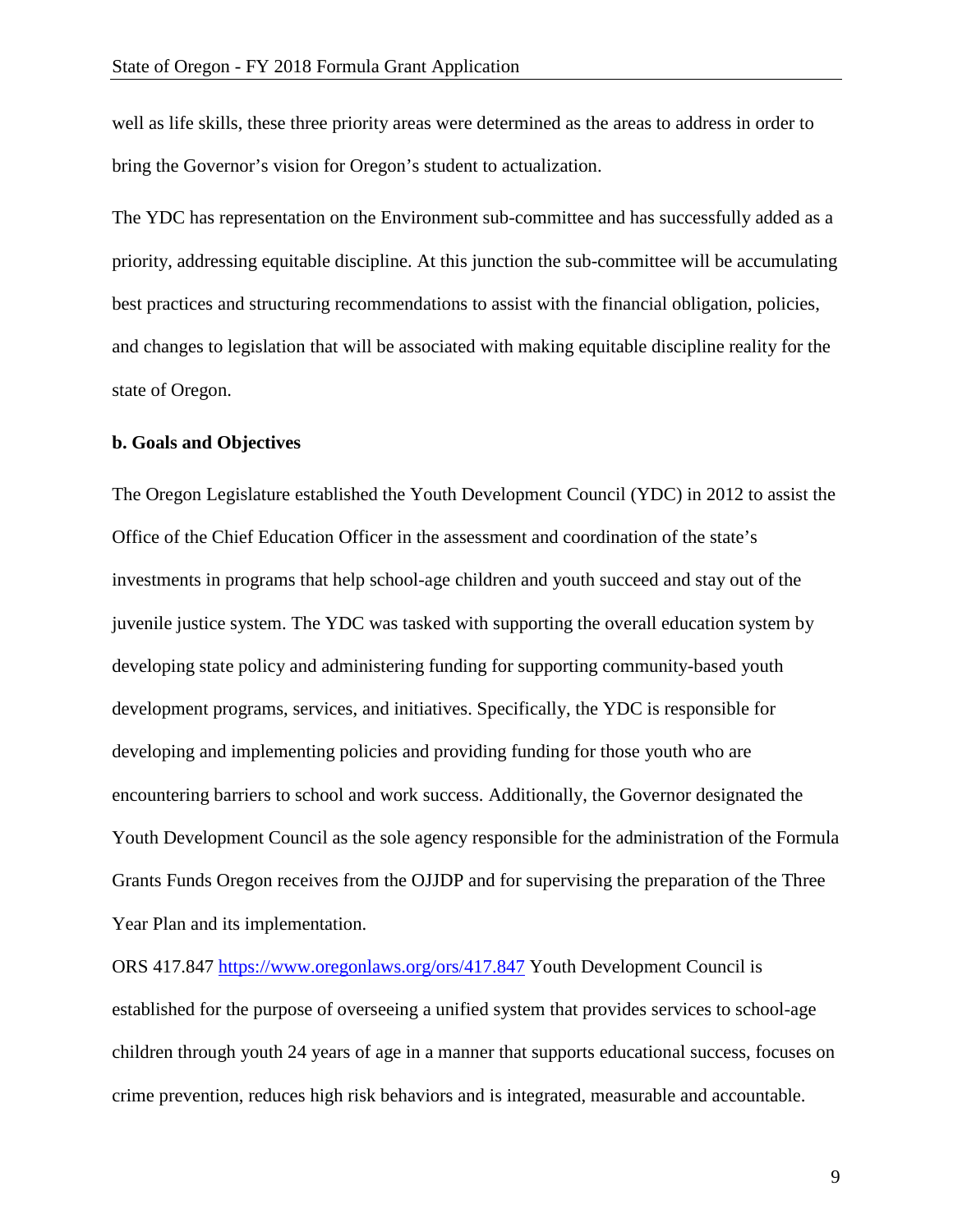The Youth Development Council also supports Oregon's education system by developing state policy and administering funding to community-based and school-based youth development programs, services, and initiatives for youth in a manner that supports educational success and career and workforce development with a focus on Positive Youth Development. For information about Oregon Youth Development Council policy and investment areas please visit <http://www.oregonyouthdevelopmentcouncil.org/>

In 2016, the State of Oregon asked the Center for Coordinated Assistance to States (CCAS) to assess the state's juvenile justice system, using the National Research Council's *Reforming Juvenile Justice* as a guide. This assessment of Oregon's juvenile justice system will help us to identify our areas of strength as well as areas for improvement. The assessment includes interviews with stakeholders in the juvenile justice system, including youth advocacy groups and attorneys, district attorneys, and local law enforcement agencies. When this request was initially made to the Office of Juvenile Justice and Delinquency Prevention two years ago, Governor Brown identified this project as critical to helping inform Oregon's juvenile justice policy and resource allocation discussions in the future. The project intends to help leverage robust juvenile justice partnerships across jurisdictional lines in Oregon to result in safer communities, fewer youth penetrating our juvenile and adult systems, reduce juvenile recidivism rates, reduce the number of Oregonians victimized by youth perpetrators, and ensure more successful transitions of youth into adulthood.

The YDC's Three Year Plan's priorities have been identified to support Governor Brown's goals regarding successful and equitable high school completion and improving outcomes for youth involved with the juvenile justice system. The Juvenile Justice Committee reviewed the data and information provided by the NPC Research and recommended the following priority areas to the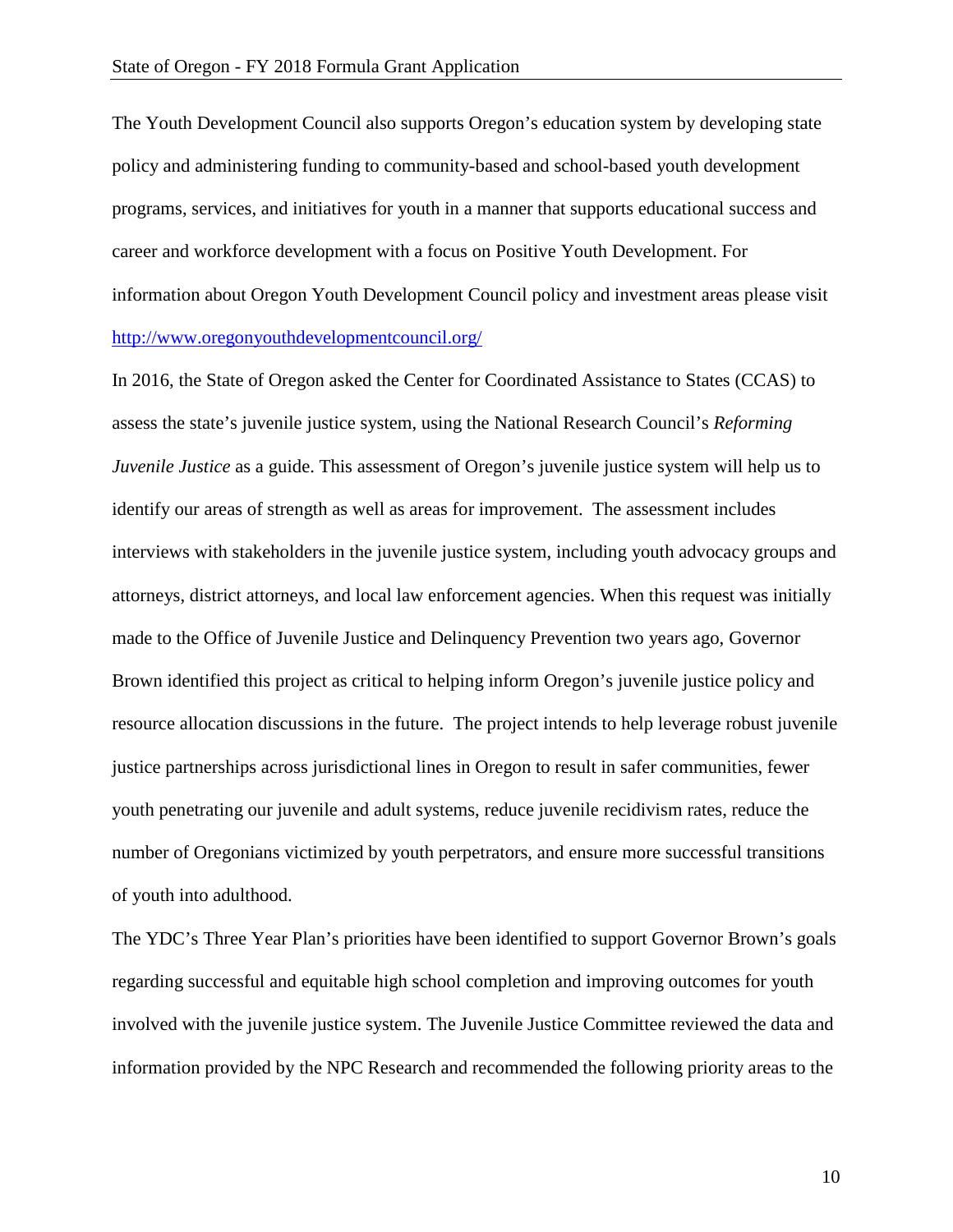Youth Development Council, which were consequently accepted as the Three Year Plan priorities during a full Council meeting on May 4, 2018.

#### *1. Program Area Code and Title: 17 School Programs*

Oregon strives to provide high quality education and educational support services to all students, including those in the juvenile justice system. Ensuring a successful and seamless transition from a juvenile justice educational setting back to regular schools requires planning and coordination of services between agencies as well as additional resources.

#### *Goals:*

Improve school engagement and academic achievement of students involved with the juvenile justice system.

#### *Objectives:*

Provide incentives for joint problem solving and establishing and strengthening coordination between juvenile justice and schools to improve school climate and ensure equitable and reasonable administration of student discipline to increase student success.

#### *2. Program Area Code and Title:* **21 Disproportionate Minority Contact (DMC)**

Disproportionality continues to be an issue of importance in Oregon. The extent of DMC varies by jurisdiction, racial/ethnic group and the points of contact within the juvenile justice system. Information from the Juvenile Justice Information System (JJIS) indicates that all minority groups are represented in the juvenile justice system at percentage levels greater than their proportion of the total juvenile population. Disproportionalities in school discipline and academic achievement are also notable and require special attention.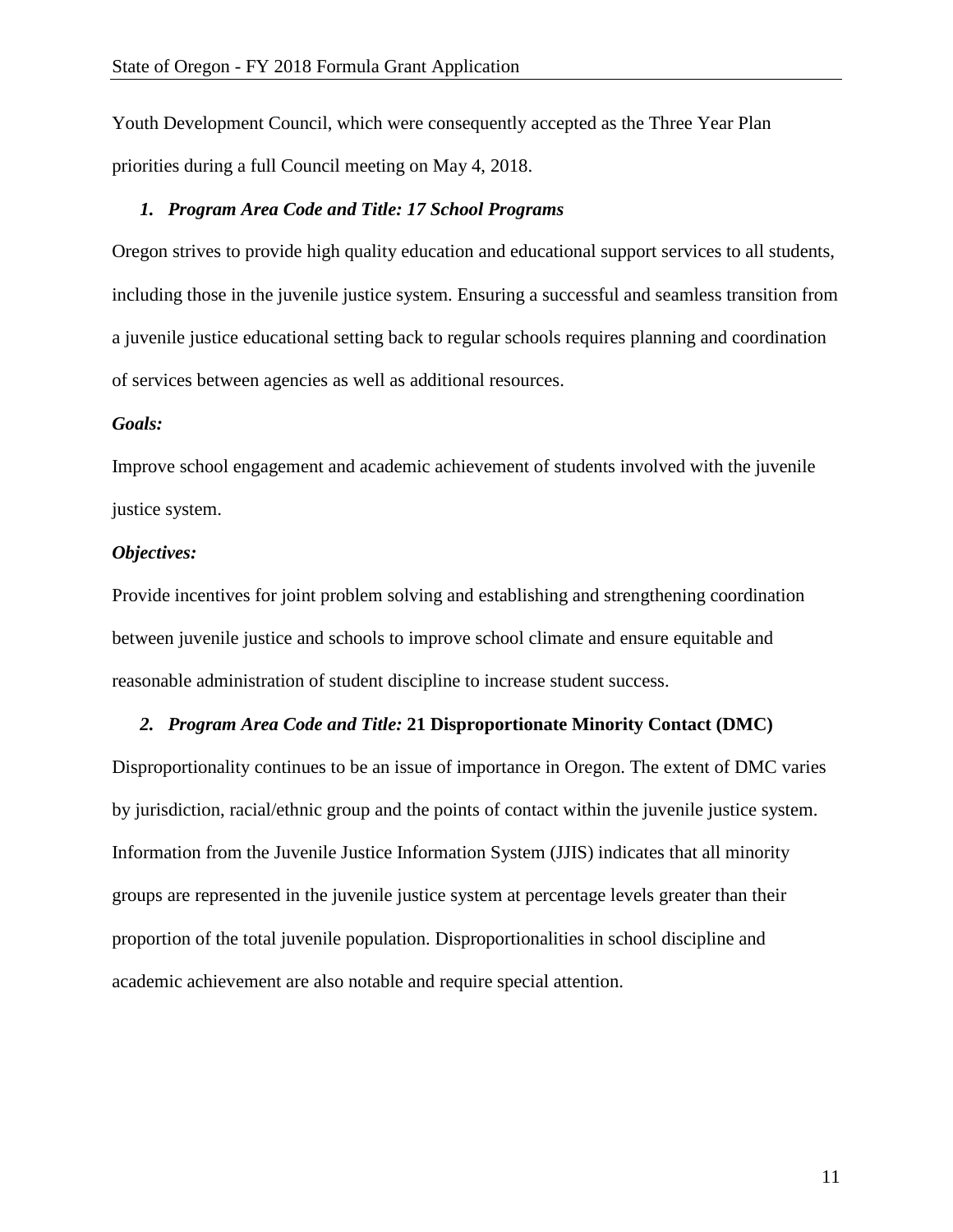#### *Goals:*

Increase statewide capacity to evaluate the extent to which youth of color are involved the juvenile justice system and mitigate disparities where found.

# *Objectives:*

Increase system capacity by helping county juvenile departments, the courts, the schools and other local partners identify potential disproportionate minority contact, analyze the reasons for the disproportionalities, implement, and evaluate strategies to reduce the number of minority youth who are incarcerated for delinquency and who are recommitted for delinquent acts.

#### *3. Program Area Code and Title:* **19 Compliance Monitoring**

Oregon is committed to assuring that all public and private facilities that could or do hold juveniles under public authority understand and follow the federal core requirements of the JJDPA. Based on 2016 data, Oregon was found to be in compliance with the JJDP Act. The YDC will continue to collaborate with the Oregon Youth Authority (OYA) and Department of Corrections (DOC), law enforcement agencies, county juvenile departments, and other entities to ensure compliance in the future. The state's capacity to monitor Oregon's compliance universe is supported by a full-time Federal Compliance Monitor position.

#### *Goals:*

To ensure compliance with the federal core requirements and monitoring requirements. This is fully described in the compliance monitoring section of this plan.

*Program Objectives:* To ensure that Oregon and its jurisdictions comply with the provisions of the Juvenile Justice and Delinquency Prevention Act (JJDP) Act of 2002. All public and private facilities that hold juveniles securely do so in compliance with the requirements of the JJDP Act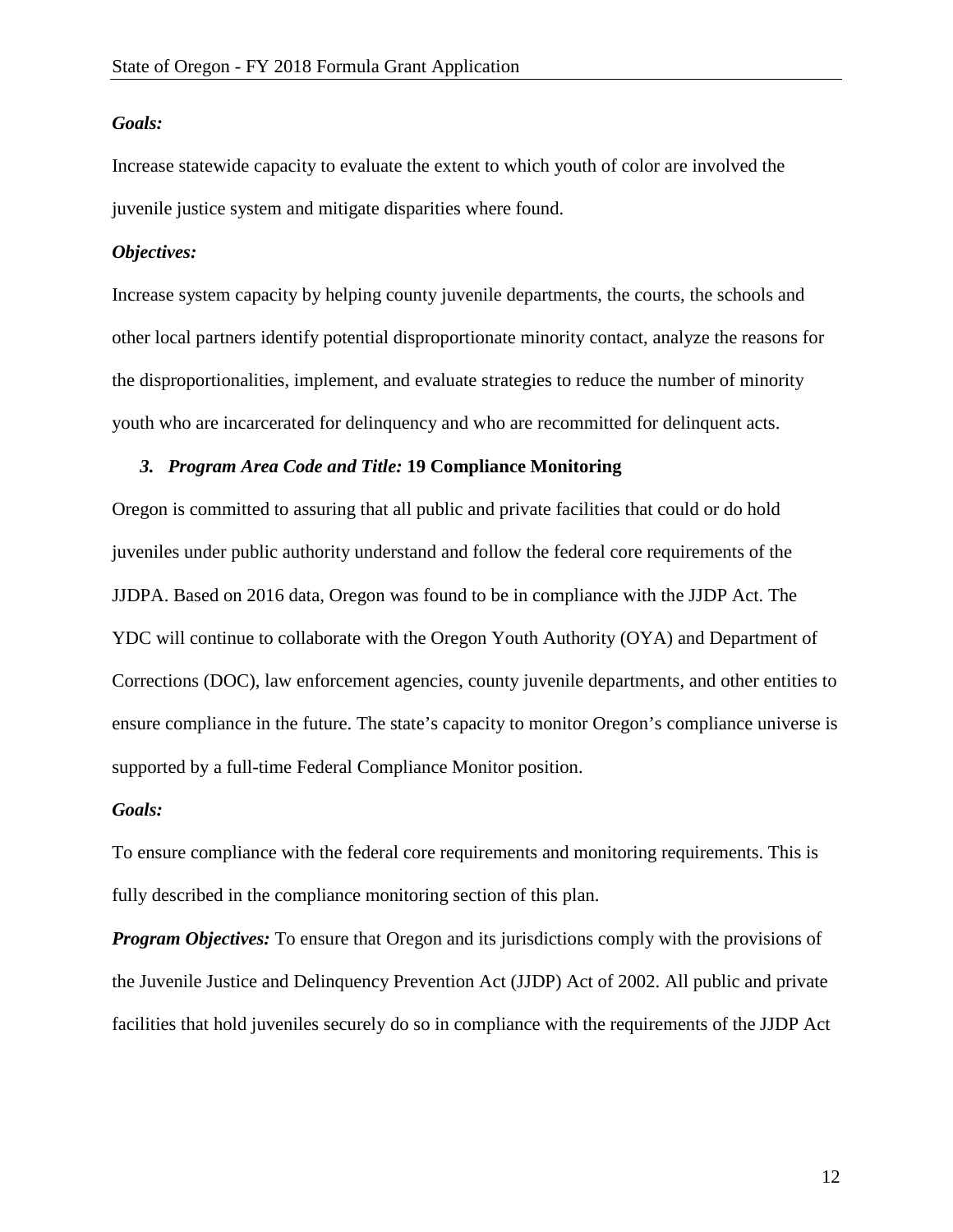of 2002. Facility operators receive appropriate and timely technical assistance to help them comply with the JJDP Act of 2002.

# *4. Program Area Code and Title***: 27 Juvenile Justice System Improvement**  *Goals:*

Improve outcomes for youth involved in the Oregon's juvenile justice system by addressing areas of weaknesses identified in the assessment conducted by the CCAS. Improve operational standards of Oregon's juvenile detention facilities.

### **Program Objectives:**

Leverage robust juvenile justice partnerships across jurisdictional lines in Oregon to result in safer communities, fewer youth penetrating our juvenile and adult systems, reduce juvenile recidivism rates, reduce the number of Oregonians victimized by youth perpetrators, and ensure more successful transitions of youth into adulthood. The results of the assessment are expected to be finalized during the summer of 2018 and will inform Oregon's juvenile justice policy and resource allocation discussions.

#### **c. Implementation (activities and services)**

#### *1. School Programs*

Governor Kate Brown and Deputy Superintendent of Public Instruction, Colt Gill are relying on the Advisory Committee on Safe and Effective Schools for ALL Students to provide recommendations to help ensure that every student has the support they need to thrive. The Governor has stated that her vision is for every student in Oregon to graduate from high school with a plan for their future; and that starts with creating safe, equitable classroom environments where everyone can focus on learning.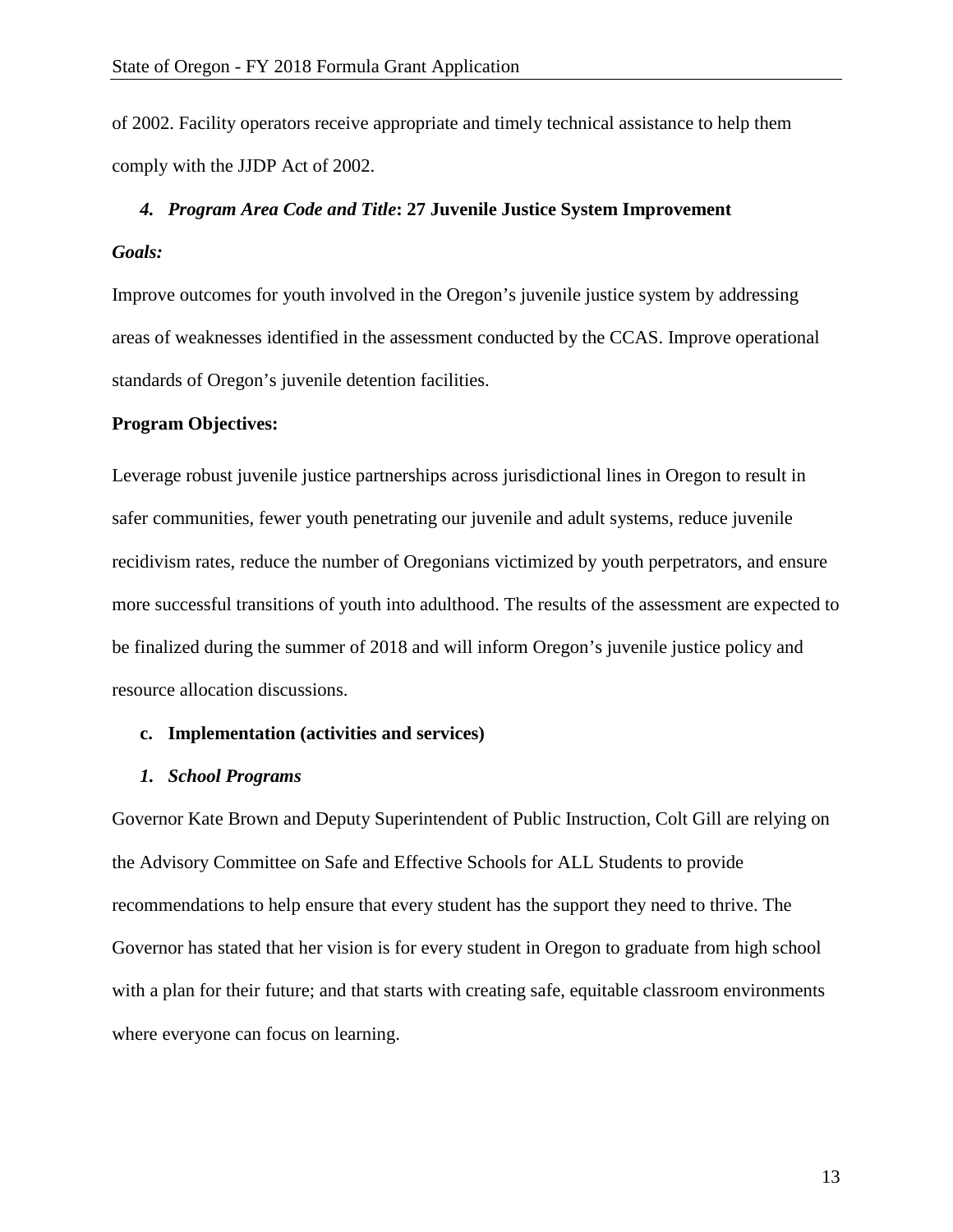The Advisory Committee meets as a whole, but is also convenes in three separate subcommittees that address three priority areas: Safety, Engagement, and Environment. With an emphasis on the social and emotional growth of students and what that means for education as well as life skills, these three priority areas were determined as the areas to address in order to bring the Governor's vision for Oregon's student to actualization.

The YDC has representation on the Environment sub-committee and has successfully added as a priority, addressing equitable discipline. At this junction the sub-committee will be accumulating best practices and structuring recommendations to assist with the financial obligation, policies, and changes to legislation that will be associated with making equitable discipline reality for the state of Oregon.

The YDC strives to eliminate exclusionary discipline practices and replace them with inclusive, culturally responsive and developmentally appropriate approaches and supports local school – justice partnerships with a goal to achieve better educational outcomes for students involved with the juvenile justice system.

The YDC will issue awards to local jurisdictions to replicate a pilot project implemented in Yamhill County developed to support detained youth in their transition out of Juvenile Detention Education Programs (JDEP). Disproportionately affected by school discipline, i.e. suspensions and expulsions, detained youth suffer micro-aggressions from their community schools during re-entry, feeding the school-to-prison pipeline. To reduce the disproportionately high dropout rate for detained youth, the project boosts successful transitions to neighborhood middle and high schools, community colleges, four-year colleges, and will prepare students to enter the workforce job-ready via programs like Job Corps, career and technical education (CTE), vocational education, and apprenticeship programs.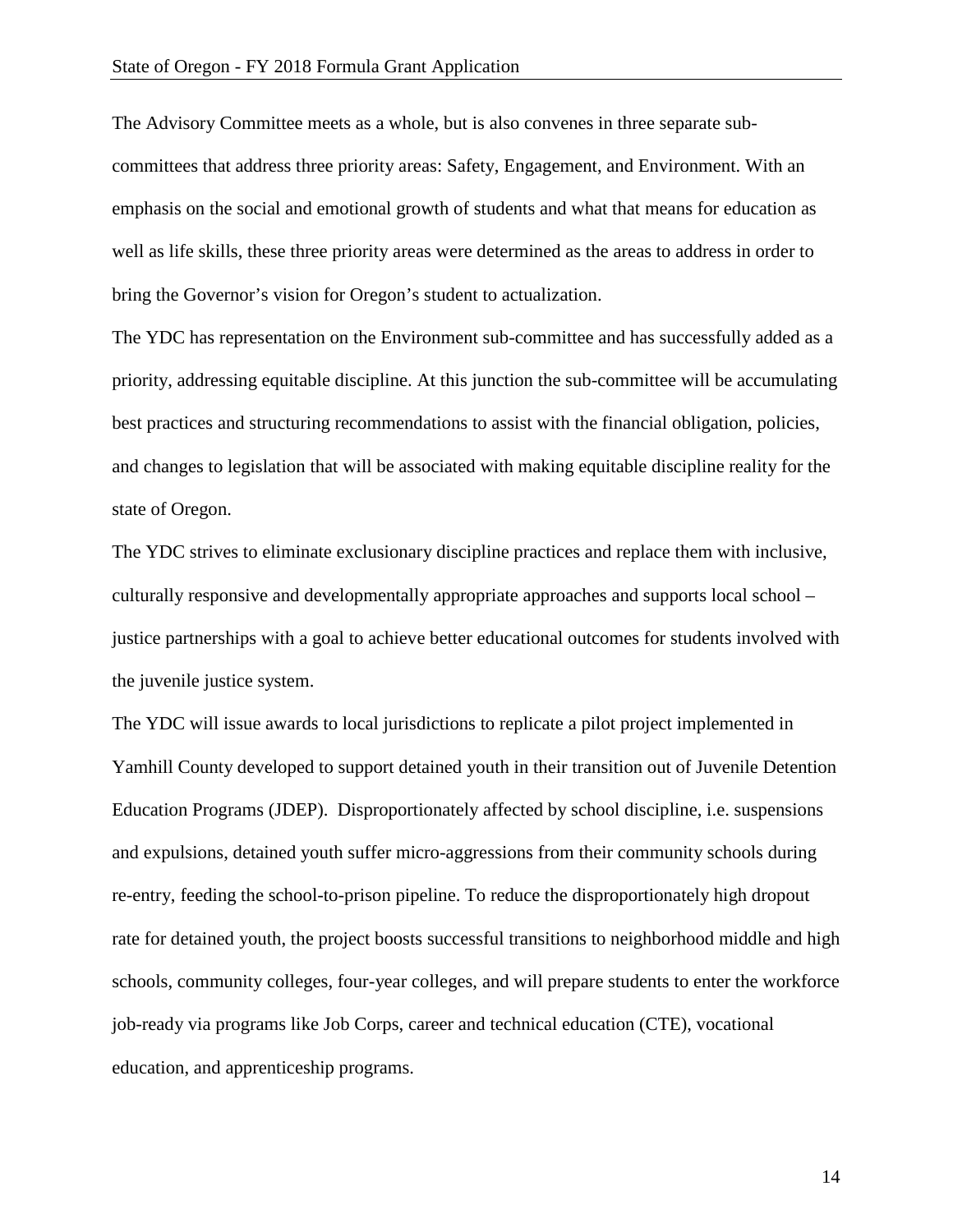#### **2. Disproportionate Minority Contact (DMC)**

Oregon's focus will continue to be on system improvement activities to help state and local partners to use the OJJDP Relative Rate Indicator data and other statistics to identify decision points where there may be over-representation. Monitoring and evaluating statewide and local efforts to reduce DMC. Planned activities are described in the 2018-2020 DMC Reduction Plan. Pending legislative approval, the YDC intends to establish a position of a DMC/ Community Engagement Coordinator that will work with local communities in an effort to closely examine contributing factors and reduce disparities in the juvenile justice and related systems.

#### **3. Compliance Monitoring**

Oregon will support a full-time permanent staff position to collect, verify (on site), analyze, and report statistically valid data; to advise the YDC about needed improvements in the state's monitoring system; and to present training and technical assistance to local law enforcement personnel, county juvenile departments and others on the federal requirements.

#### **4. Juvenile System Improvement**

Oregon will facilitate the development and implementation of a new edition of the Juvenile Detention Guidelines and develop technical assistance opportunities to meet local jurisdictions' needs. Activities to support strategies developed based on the results of the statewide system assessment will be identified at a later stage.

#### **Population-specific plans.**

(1) Gender-specific services

Oregon is committed to providing gender-specific services for the prevention and treatment of juvenile delinquency in the prevention and treatment of juvenile delinquency. In 1993, the Oregon Legislature passed a bill that became the Equal Access Law (ORS 417.270)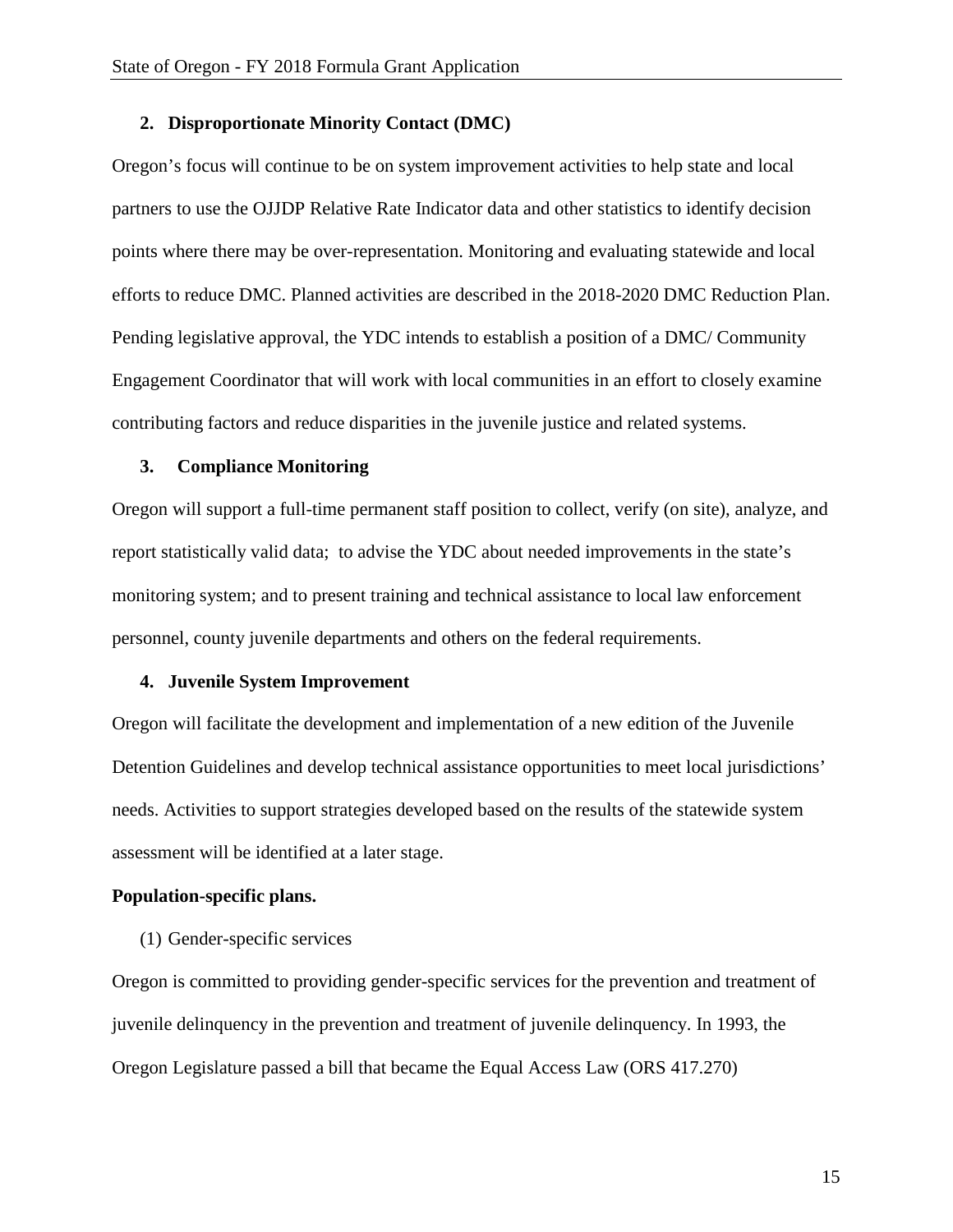[https://www.oregonlaws.org/ors/417.270.](https://www.oregonlaws.org/ors/417.270) As a result, Oregon became the first state in the nation to pass a law requiring all state agencies providing services to children to ensure that girls have equal access to appropriate gender-specific services, treatment and facilities. On February 28, 2008, the Oregon Youth Authority's all-female Oak Creek Youth Correctional Facility was opened. In January 2005, the Department of Human Services (DHS) director signed into policy and implemented the department-wide DHS Policy on Gender-Specific Services for Children and Youth, stating, "DHS will undertake action, where appropriate, to incorporate genderspecific perspectives and practices into the program strategy, development, implementation, analysis, and DHS work culture."

The Youth Development Council requires that all allocations and grant awards issued by the agency are expended for effective, evidence-based, research-based, and practice-based prevention and intervention approaches. These approaches are required to be culturally appropriate, sexual orientation specific, and gender-identity specific and address various barriers to educational and workforce success.

(2) Services for the prevention and treatment of delinquency in rural areas. Central and Eastern Oregon Juvenile Justice Consortium (CEOJJC) is an organization representing 17 rural counties. The CEOJJC was established through an intergovernmental agreement to create a self-sufficient system that addresses juvenile justice needs of youth and families served by county juvenile departments.

<http://www.codepublishing.com/OR/crookcounty/html/CrookCounty09/CrookCounty0908.html> Rural counties and tribal communities are represented on the YDC and receive funding through an equitable competitive process.

(3) Mental health services to youth in the youth justice system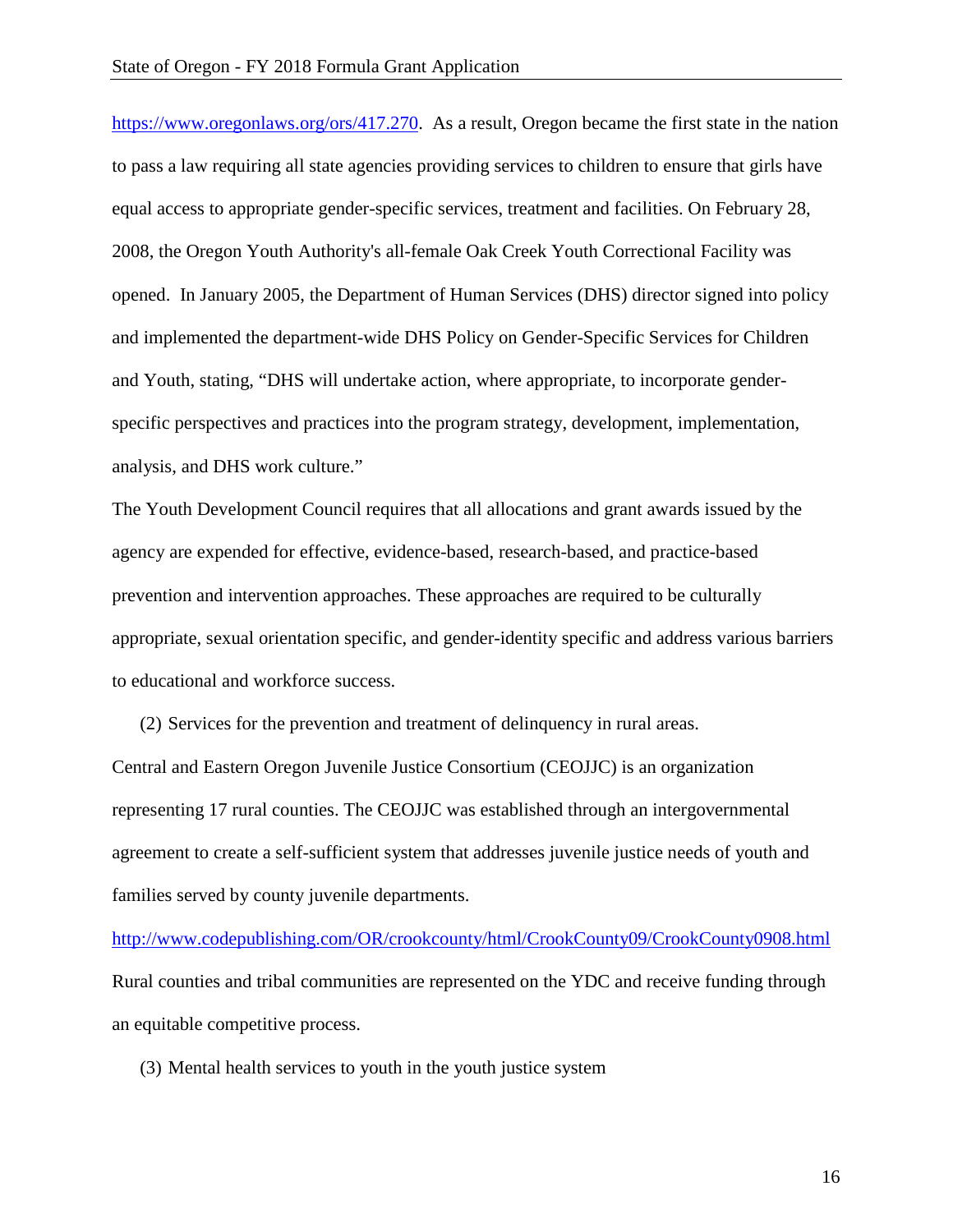All entities comprising Oregon's state and local juvenile justice system are statutorily required to provide mental health services to juveniles in custody. Oregon Revised Statute 169.740 <https://www.oregonlaws.org/ors/169.740> requires that juvenile detention facilities have written policy, procedure and practice in keeping with the statutory requirement that they may not detain juveniles with emotional disturbances, mental retardation or physical disabilities on the same charges and circumstances for which other juveniles would have been released or offered an alternative placement. ORS 169.740 also requires that all juvenile detention facilities shall provide counseling to any detained juvenile found to be within the jurisdiction of the court. The Oregon Youth Authority Behavioral and Treatment Services director is responsible for OYA clinical direction and behavioral treatment services, including mental health services, statewide. Oregon Administrative Rule pertaining to mental health services to juveniles in the juvenile justice system can be found at

[http://arcweb.sos.state.or.us/pages/rules/oars\\_400/oar\\_416/416\\_070.html](http://arcweb.sos.state.or.us/pages/rules/oars_400/oar_416/416_070.html)

An overview of treatment services to juveniles in the Oregon Youth Authority custody is provided at [http://www.oregon.gov/oya/Pages/tx\\_services.aspx.](http://www.oregon.gov/oya/Pages/tx_services.aspx)

# **Consultation and participation of units of local government.**

The YDC's Juvenile Justice Committee invites county juvenile department directors to participate in all meetings and incorporates their feedback into planning and implementation strategies. Governor Brown appointed a juvenile director to serve on the YDC representing the Oregon Juvenile Department Directors Association (OJJDA). Oregon Association of County Commissioners (AOC) also has a permanent designation on the YDC. The juvenile justice specialist attends monthly OJJDA meetings to provide YDC updates and solicit feedback and recommendations on proposed priorities, policies and allocations.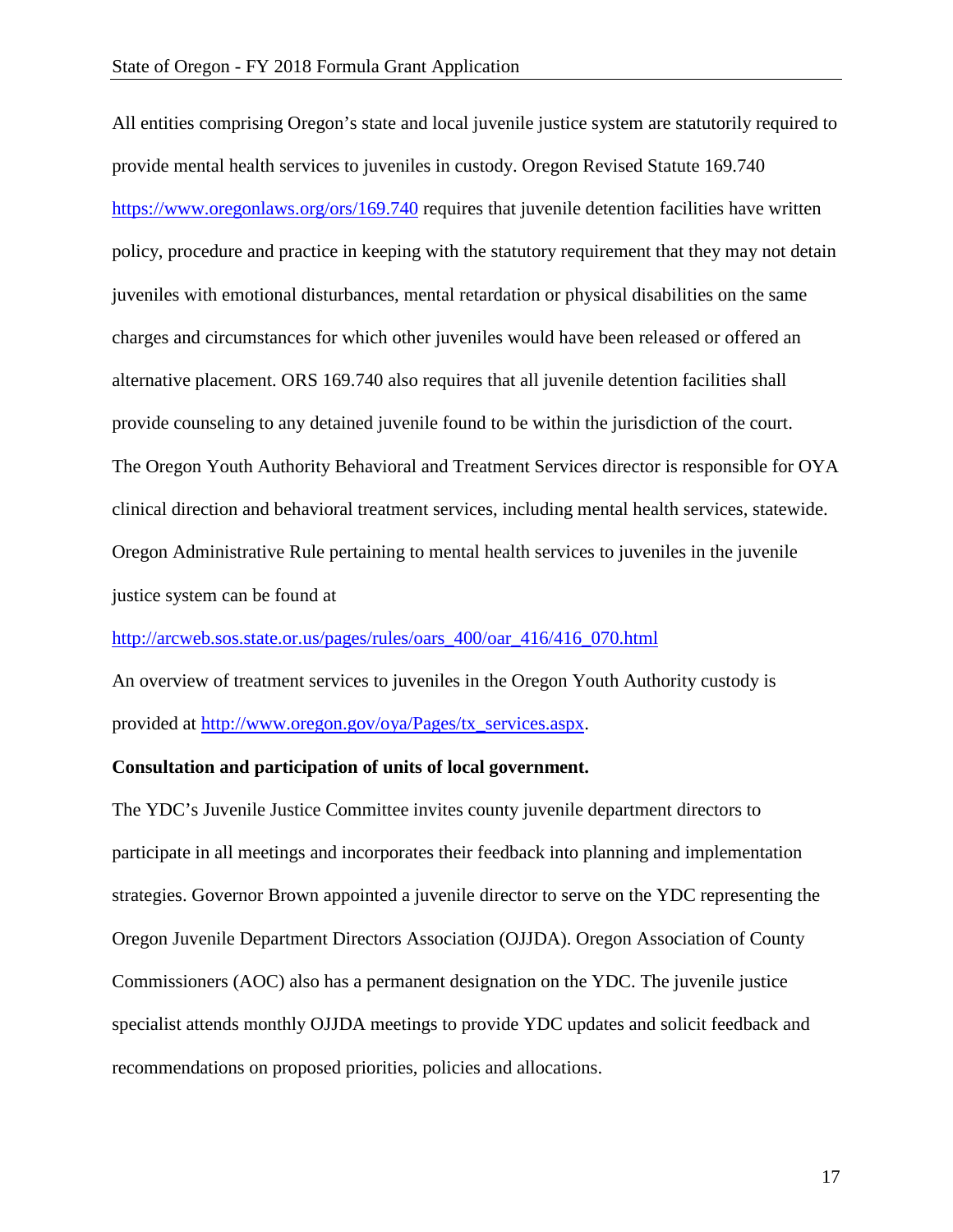The YDC provides Juvenile Crime Prevention (JCP) funds to counties and tribes for programs focused on youth at risk for juvenile crime and establishes assessment criteria for the local highrisk juvenile crime prevention plans. The criteria include, but are not limited to, measuring changes in juvenile crime and recidivism (ORS 417.850).

Each board of county commissioners shall designate an agency or organization to serve as the lead planning organization to facilitate the creation of a partnership among state and local public and private entities in each county. The partnership shall include, but is not limited to, education representatives, public health representatives, local alcohol and drug planning committees, representatives of the court system, local mental health planning committees, city or municipal representatives and local public safety coordinating councils. The partnership shall develop a local high-risk juvenile crime prevention plan (ORS 417.855).

Local public safety coordinating council shall develop and recommend to the county board of commissioners a plan designed to prevent criminal involvement by youth. The plan must provide for coordination of community-wide services involving treatment, education, employment and intervention strategies aimed at crime prevention (ORS 423.565).

Local Juvenile Crime Prevention Plans must include information on local community juvenile justice continuum's issues, needs, barriers, and service gaps; and a summary of key data supporting strategies recommended in the plans. Required data analyses include demographics, juvenile crime trends, risk and protective factor profiles, outcome information. Local plans also include an analysis and/or discussion of minority youth representation in the local juvenile justice system continuum and a description of how the plan addresses issues raised by local data on Disproportionate Minority Contact.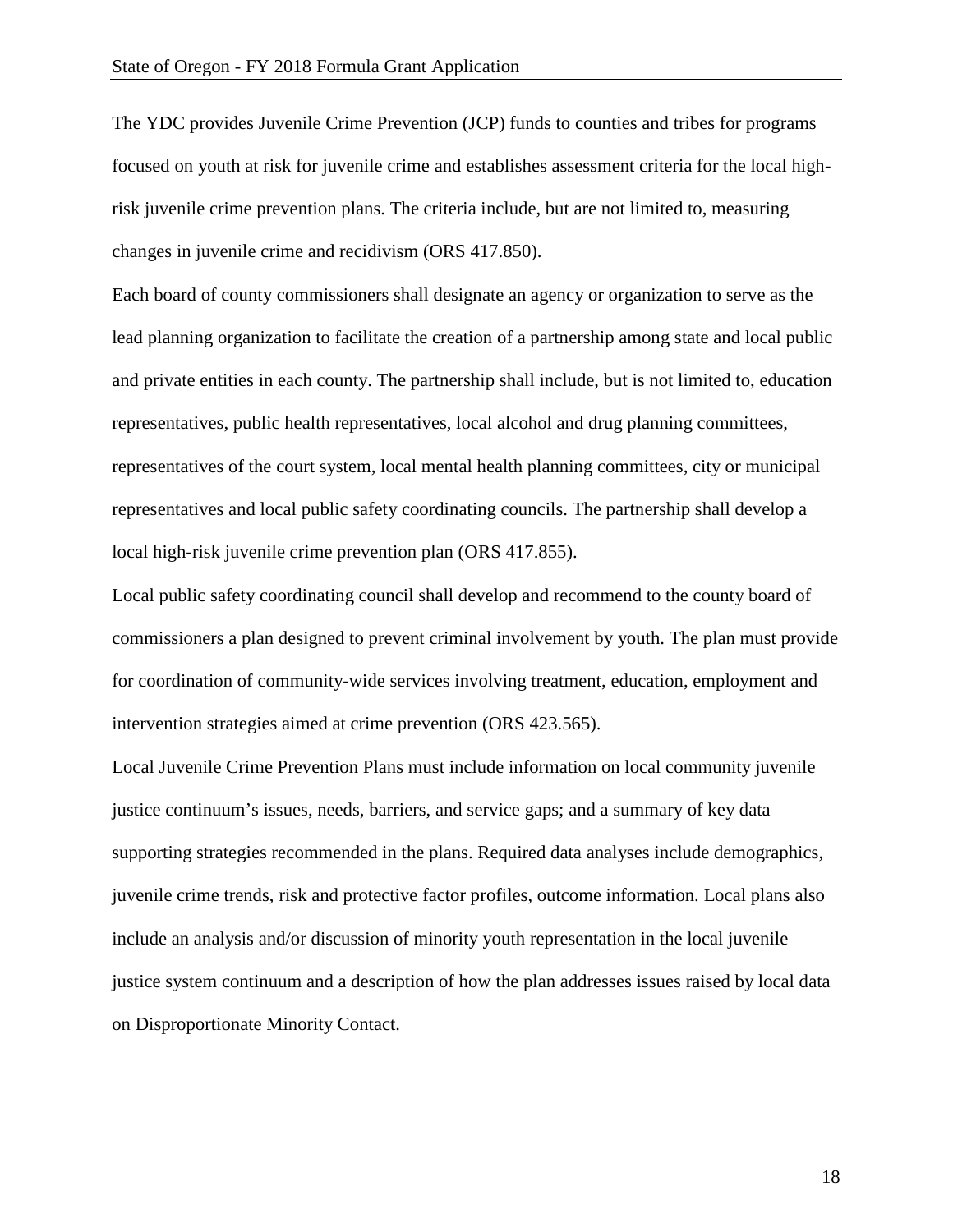The Youth Development Council shall work with tribal governments to develop tribal high- risk juvenile crime prevention plans (ORS 417.850)

Oregon statute<https://www.oregonlaws.org/ors/417.847> requires YDC to have a tribal representative on the council. ORS<https://www.oregonlaws.org/ors/182.164> requires agencies to consult with the nine federally recognized Indian tribes on all proposed policies and funding opportunities. The consultations occur during quarterly face-to-face cluster meetings with respective tribal agencies and an annual Government-to-Government Summit. The juvenile justice specialist is in ongoing consultation with the tribal governments acting through their respective tribal Juvenile Crime Prevention Coordinators. The compliance monitor participates in the tribal public safety cluster meetings.

# **Collecting and sharing juvenile justice information**

1. The Juvenile Justice Information System (JJIS) is Oregon's primary method for providing information about youths in the juvenile system across state, county, and local agencies. ORS 420A.223<https://www.oregonlaws.org/ors/420A.223> requires establishment and maintenance of the Juvenile Justice Information System (JJIS) JJIS, an electronic information system, is administered by the state through the Oregon Youth Authority (OYA). The OYA establishes rules governing the administration of the JJIS including, but not limited to:

- (a) Confidentiality of information;
- (b) State and county roles and costs; and

(c) County reporting requirements.

(2) The OYA develops and administers the Juvenile Justice Information System according to the Criminal Justice Information Standards program established under ORS 181.715.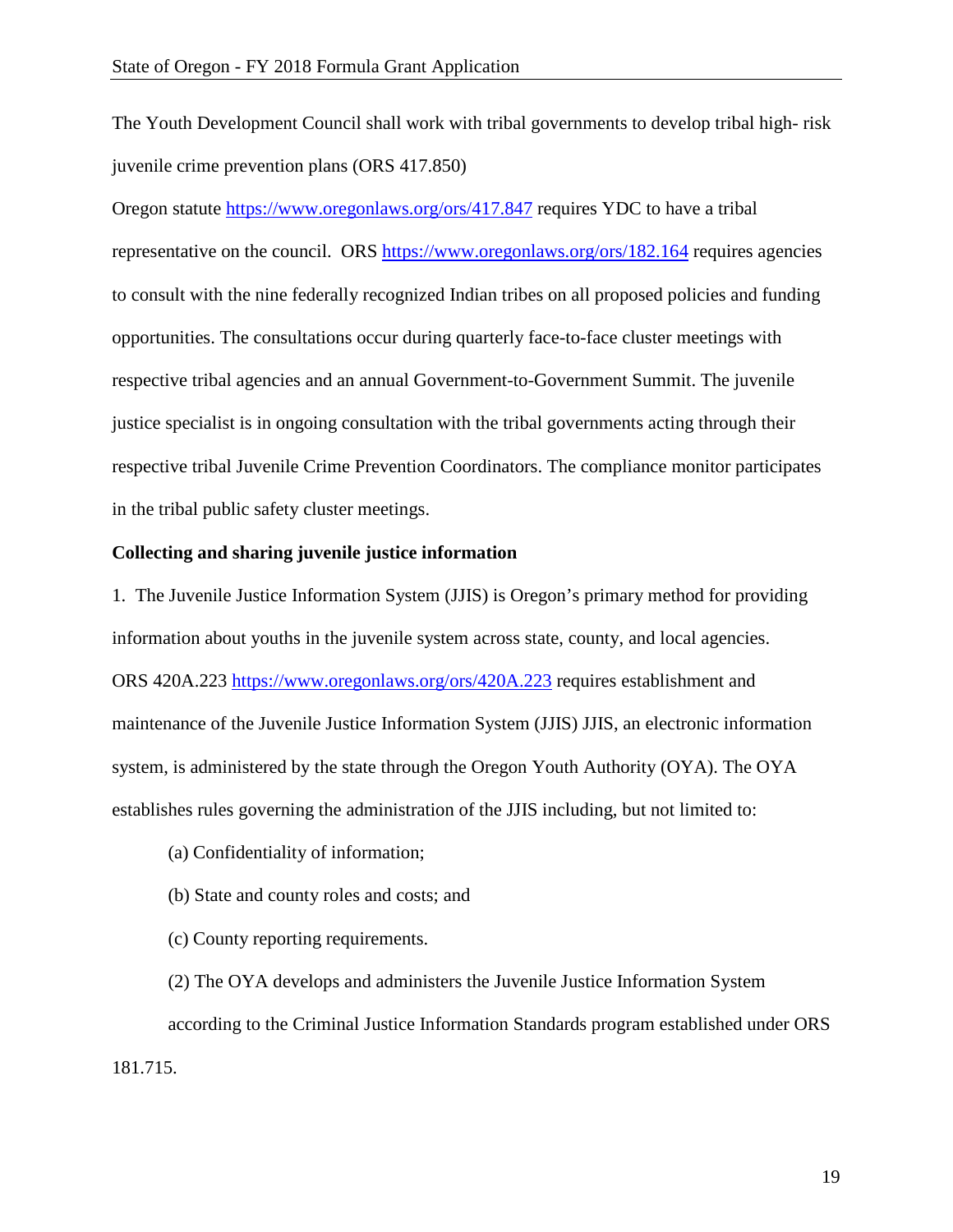(3) Counties provide the OYA with required data elements in the format required by

the rules of the OYA at no cost to the state. [1999 c.595 §1]

Senate Bill 1, which created the Oregon Youth Authority (OYA) in 1995, stated that the juvenile justice system "shall be open and accountable to the people of Oregon and their elected representatives." A centralized juvenile justice data system provides accurate and timely information to assist decision-makers in making key decisions, such as those relating to program direction and the allocation of resources to areas that appear to have the greatest effect on reducing juvenile crime. A centralized system, such as JJIS, also provides access, for authorized users, to individual youth records which are important for informed and coordinated decisions affecting custody, diversion, and service/treatment planning. Oregon's JJIS has centrally tracked and provided information about youths in the juvenile justice system across state, county and local agencies since 1999. The OYA uses JJIS data to produce annual reports for the state and each of the 36 counties on detention, referrals, dispositions, recidivism, and restitution/community service. The reports are available on this website:

#### [http://www.oregon.gov/oya/Pages/jjis\\_data\\_eval\\_rpts.aspx](http://www.oregon.gov/oya/Pages/jjis_data_eval_rpts.aspx)

JJIS data include a series of annual reports providing information that supports public safety and reduction of juvenile crime. Statewide and county-specific reports are produced for recidivism, referrals, dispositions, detention and length of stay, restitution, community service, and programs and services. Reports enable tracking of such factors as admission reason and detention length by demographics and detention length by admission reason. The reports aid researchers, juvenile justice and corrections agencies, and public safety partners in planning, developing and evaluating programs designed to reduce juvenile crime. JJIS maintains confidentiality and protection of information contained in the database.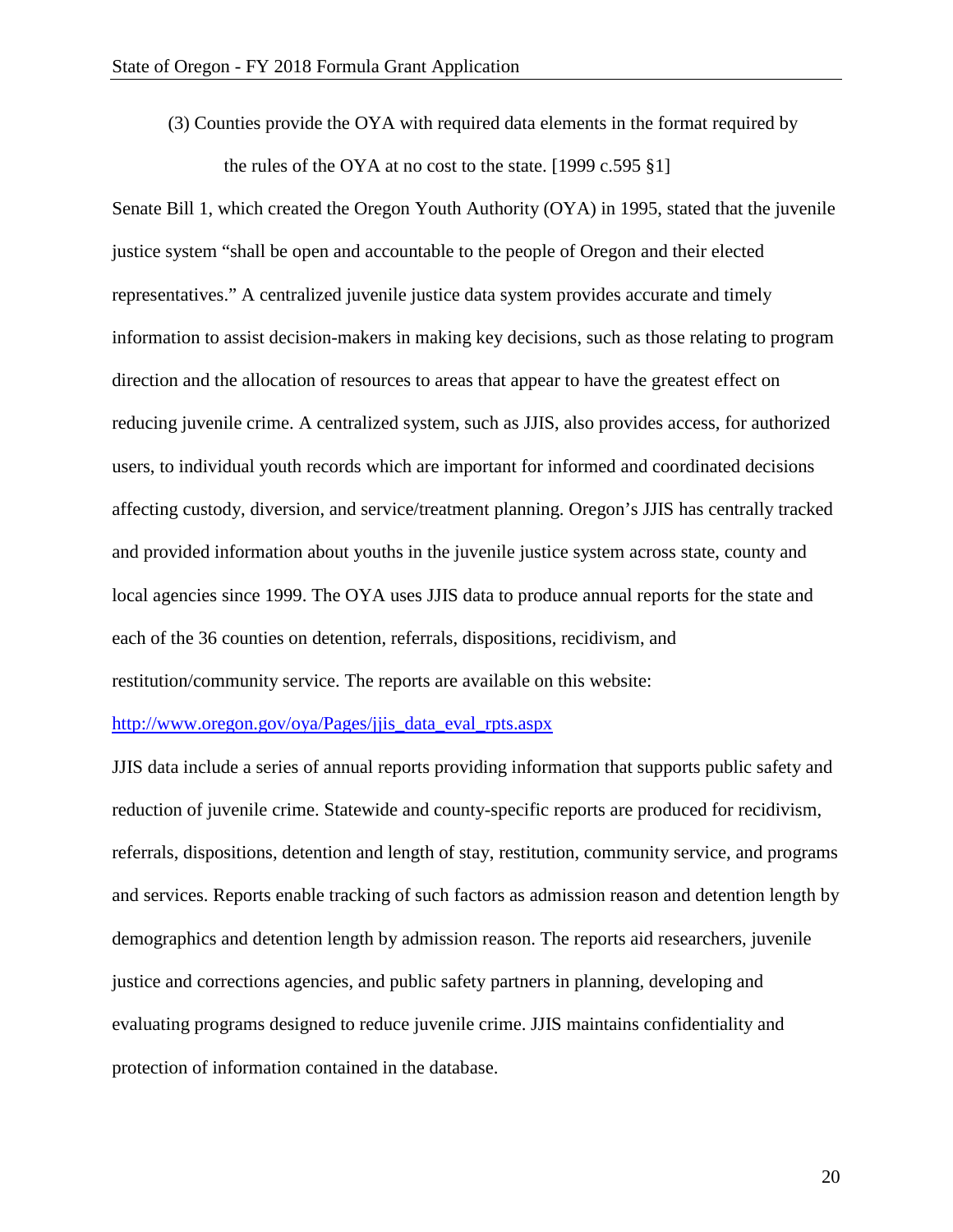All JJIS reports, statewide and individual counties, are located at:

# [http://www.oregon.gov/oya/Pages/jjis\\_data\\_eval\\_rpts.aspx](http://www.oregon.gov/oya/Pages/jjis_data_eval_rpts.aspx)

In addition to the published reports, JJIS users have access to more than 250 special reports that can be customized for their particular needs. Data from JJIS reports are incorporated in Oregon's Three-Year Plan and annual updates in three ways:

- Demographic, referral, and offense data for the analysis of juvenile crime problems and juvenile justice system needs
- Detention data for compliance monitoring, and
- Detailed data about race and ethnicity of youth at all decision points (except arrest) for the identification and analysis of disproportionate minority contact.

ORS 419A.255 establishes access and disclosure requirements for transcripts and other records of juvenile court proceedings. The statute applies to the "legal file" and to the "social file" which involves reports or material provided to the court for consideration but not admitted as exhibits. It makes clear that the following entities have access to juvenile records: district attorney, assistant attorney general, Department of Human Services, and OYA; it provides for sharing of juvenile records among those agencies.

Oregon Department of Human Services Child Welfare "Responding to Subpoenas, Summons and Court Order" Policy can be found at

[http://www.dhs.state.or.us/policy/childwelfare/manual\\_1/i-b12.pdf](http://www.dhs.state.or.us/policy/childwelfare/manual_1/i-b12.pdf)

Pursuant to Section 223(a) (28) of the JJDP Act, the state must provide an assurance that juvenile offenders whose placement is funded through Section 472 of the Social Security Act (42 U.S.C. 672) receive the protections specified in Section 471 of such Act (42 U.S.C. 671), including a case plan and case plan review as defined in Section 475 of such Act (42 U.S.C. 675).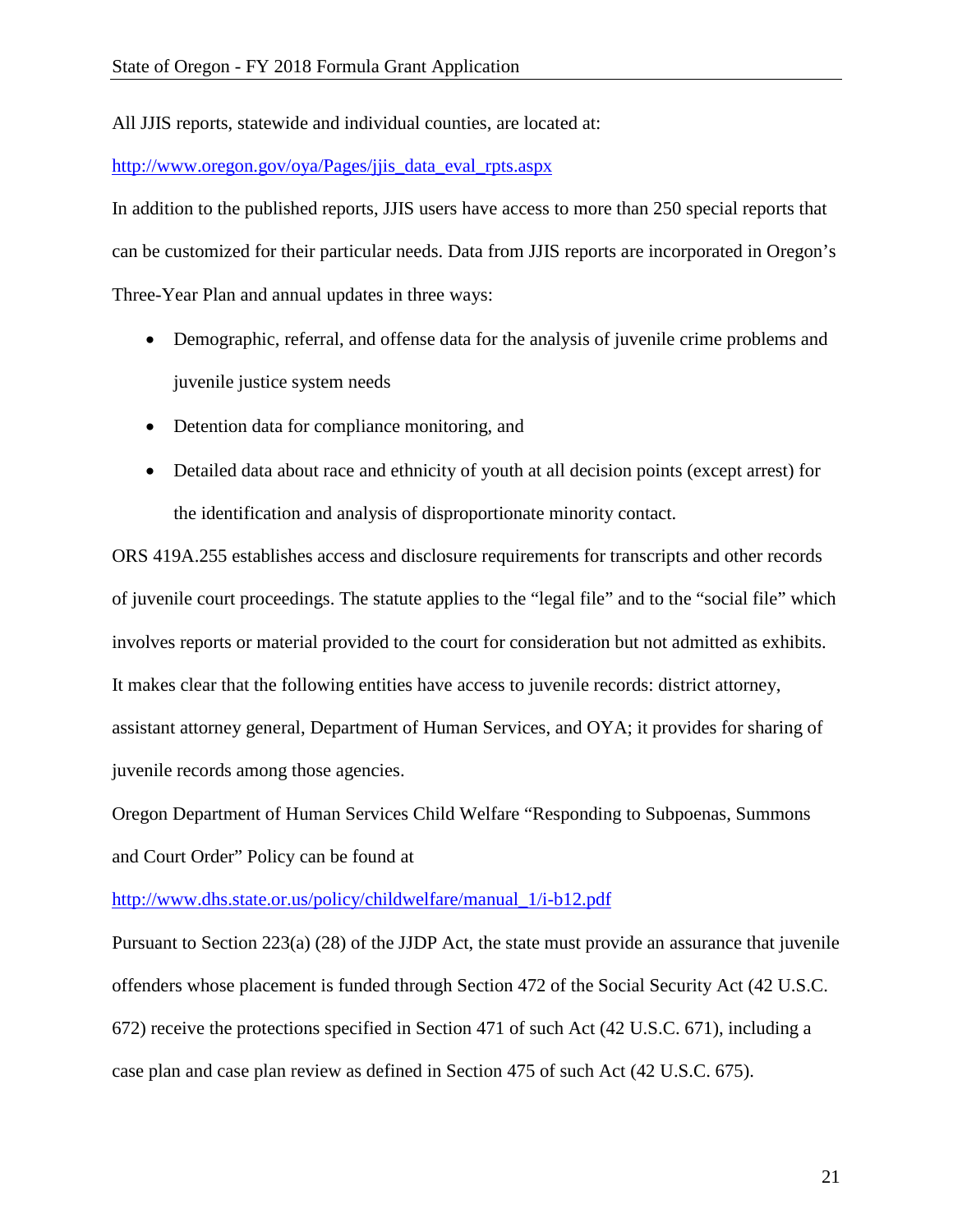This requirement applies only to placements supported with funds from Title IV-E of the Social Security Act. Oregon juvenile courts place youth offenders in the physical custody of the Oregon Youth Authority (OYA). That agency does not use Title IV-E funds.

ORS 418.030<https://www.oregonlaws.org/ors/418.030> directs the Oregon Department of Human Services to provide consultation services related to the prevention, control and treatment of juvenile delinquency to local and statewide public and private agencies, groups and individuals or may initiate such consultation services.

2.Currently, the OYA is leading a Feeder System Project that will gather and cross-analyze data from Oregon's social/human service agencies, the education system, and criminal justice agencies. Official data-sharing agreements are in place or being developed with the Oregon Department of Human Services (DHS), Oregon Health Authority (OHA), Oregon Department of Education (ODE), and Oregon State Police (OSP). Staff from the Integrated Client System Data Warehouse (ICS), a unit within DHS, are facilitating data matching across the multiple data systems. Once all data are merged, ICS staff will remove all individual- and family-level identifiers before data are delivered to OYA and Department of Corrections (DOC) researchers. This will ensure that no individual or family can be identified.

OYA will include data from any other state and local social/human service agencies and criminal justice departments (e.g., county juvenile agencies, local law enforcement, and county human services agencies) that are interested in participating in this project. The more data that can be compiled regarding individual- and family-level social service access, school attendance, and contact with the criminal justice system, the more accurate and useful the eventual analyses and recommendations will be.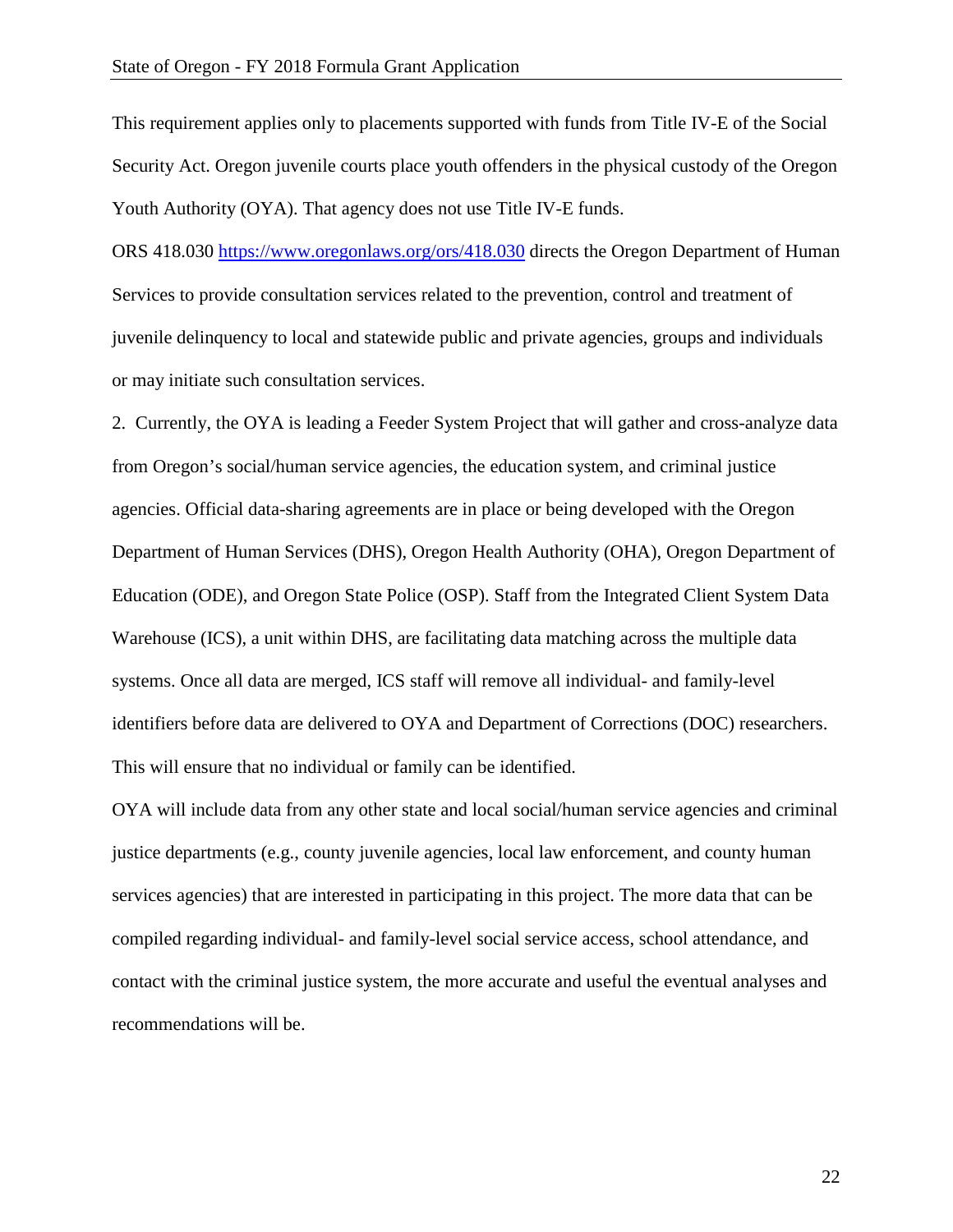#### **d. Formula Grants Program Staff**

For organization chart, see Appendix E.

#### **Name: Anya Sekino**

**Title: Juvenile Justice Specialist** 

# **FTE: 1.0**

# **Funding Sources: 0% Formula Grant Admin 100% State General Fund**

**% Time JJDP Programs: 50% Duties:** The purpose of this position is to fulfill a federal requirement that every state that accepts funding under Title II (Formula Grant) of the federal Juvenile Justice and Delinquency Prevention Act of 2002 (JJDPA) must have a full-time employee dedicated to assuring that the state complies with JJDPA requirements. The federal term for the position is "Juvenile Justice Specialist." In Oregon, the specialist functions as the lead staff for several key functions related to the state's use of federal JJDPA funds including, but not limited to: administration of funding programs, documentation and evaluation of state and local compliance with JJDPA requirements, coordination of effort with the state's high-risk Juvenile Crime Prevention (JCP) program and local delinquency prevention efforts, coordination of DMC reduction efforts.

The juvenile justice specialist ensures that Oregon administers federal funds for prevention of delinquency and juvenile system improvements while maintaining compliance with the federal and state laws, rules, and guidelines. The federal funding includes Title II Formula Grants. Juvenile justice specialist serves as a primary staff person to the Juvenile Justice Committee of the Youth Development Council and ensures that the federal funds are allocated and spent consistent with the objectives and priorities as identified in the 3-Year State Plan.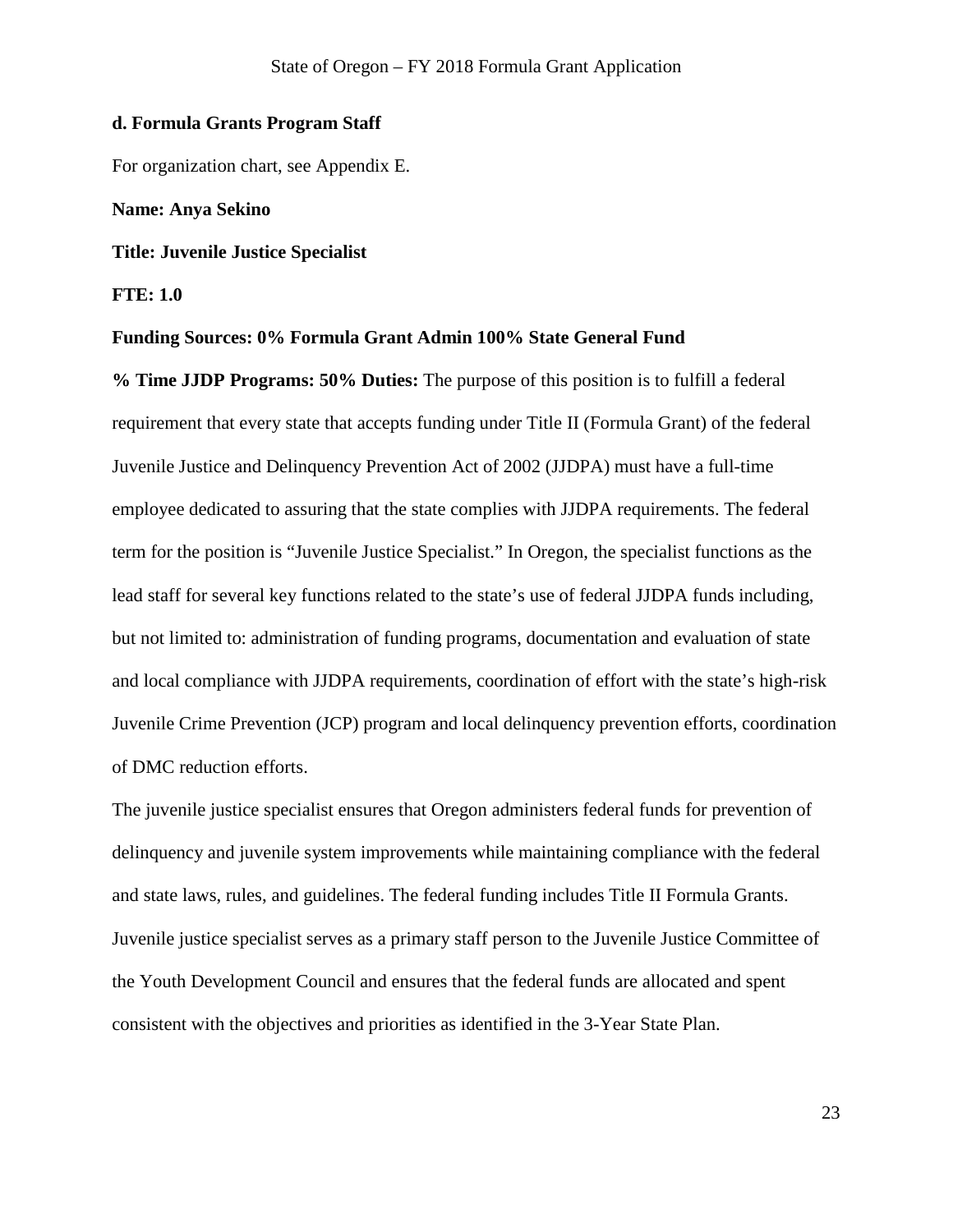The juvenile justice specialist directs statewide projects by establishing funding eligibility, developing program standards, overseeing grant selection, and monitoring the funded programs' performance and outcomes.

#### **Name: Ryan Shands**

# **Title: Compliance Monitor**

**FTE: 1.00** 

# **Funding Sources: 100% Federal Formula Grant-Compliance Monitoring**

#### **% Time JJDP Programs 100%**

**Duties:** The primary purpose of this position is to fulfill a federal requirement that every state that accepts federal funding for juvenile justice and delinquency prevention programs ensures that facilities within the state that securely hold juveniles under public authority do so in compliance with the Juvenile Justice and Delinquency Prevention Act of 2002. The focus of this position is on the JJDPA requirements in Section 223 (a) (11) deinstitutionalization of status offenders (DSO); Section 223 (a) (12) sight and sound separation of juveniles from adult inmates (separation); and Section 223 (a) (13) removal of juveniles from adult jails and lockups (jail removal). In Oregon, the compliance monitor is responsible for inspecting facilities within the established monitoring universe, providing training and technical assistance to agencies regarding the JJDP Act, including the Valid Court Order and Rural Exception processes, collecting data from secure and non-secure facilities, completing an annual report to the OJJDP, and serving as a resource for information regarding the Act to the Juvenile Justice Committee and Youth Development Council.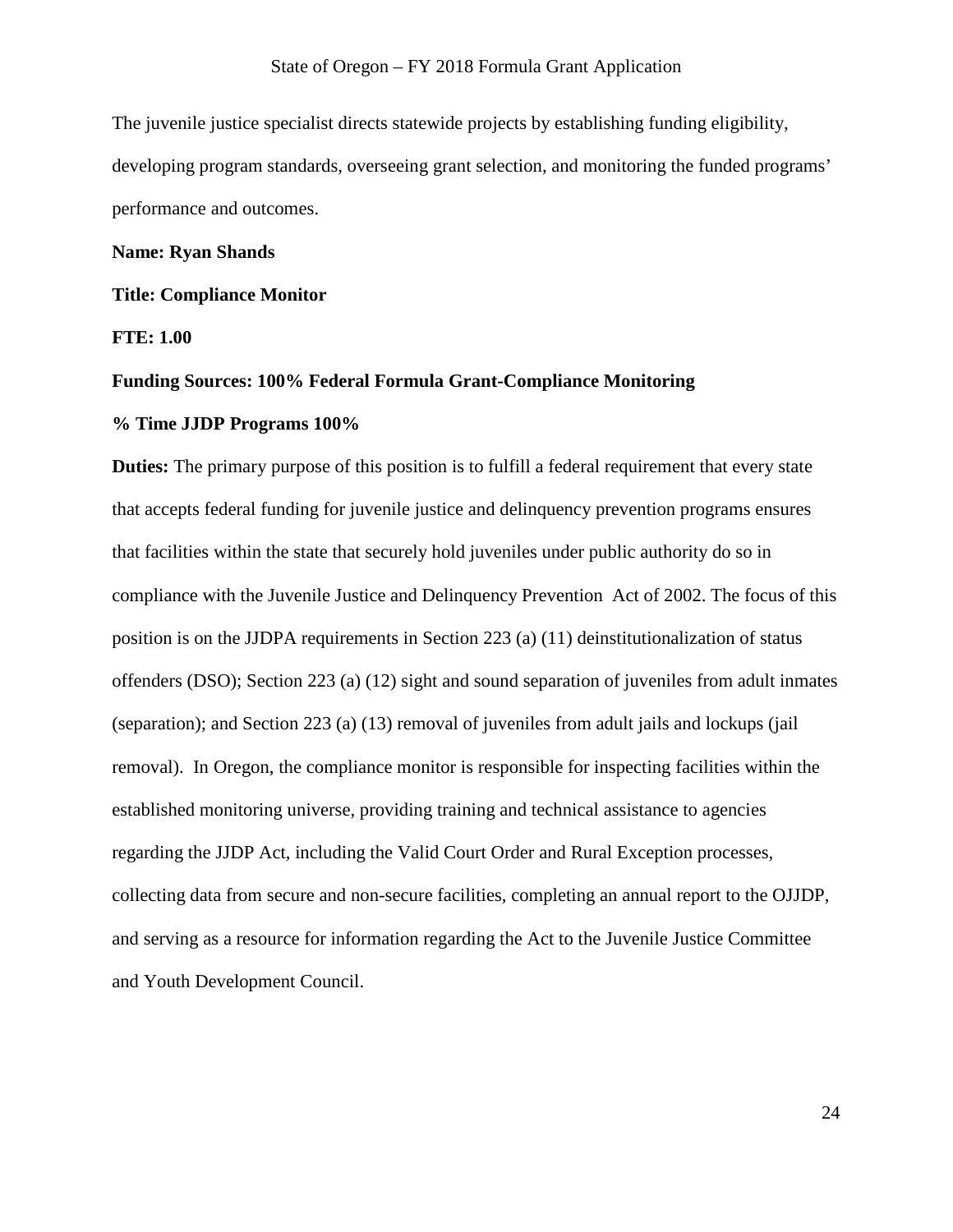# **Name: Bobby Bridges**

# **Title: DMC and Community Engagement Coordinator**

# **FTE: 1.00**

# **Funding Sources: 0% Formula Grant Admin 100% State General Fund**

# **% Time JJDP Programs 75%**

#### **Duties:**

This position fulfils a federal requirement to address disproportionate minority youth involvement and confinement in the juvenile justice system and to ensure State's compliance with the Disproportionate Minority Contact (DMC) core requirement of the JJDP Act of 1974, as amended.

This position is primarily responsible for collecting information from several data systems and sources and analyzing it under the federal protocol for comparing jurisdictions using relative rate index. It requires understanding various local systems and how they collect data on racial and ethnic minorities. State DMC Coordinator is primarily responsible for development and implementation of the State's three-year DMC reduction plan and its annual updates. This work includes establishing priorities based on juvenile justice data analysis, strategies to reduce DMC on state and local level, and funding development. The State plan includes statewide planning and implementation of the DMC reduction strategies on cross-systems policy and service program levels. DMC Coordinator serves as a primary staff person to the DMC Committee of the YDC.

**Name: Rosy Alejo**

#### **Title: Administrative Assistant**

**FTE: 1.00**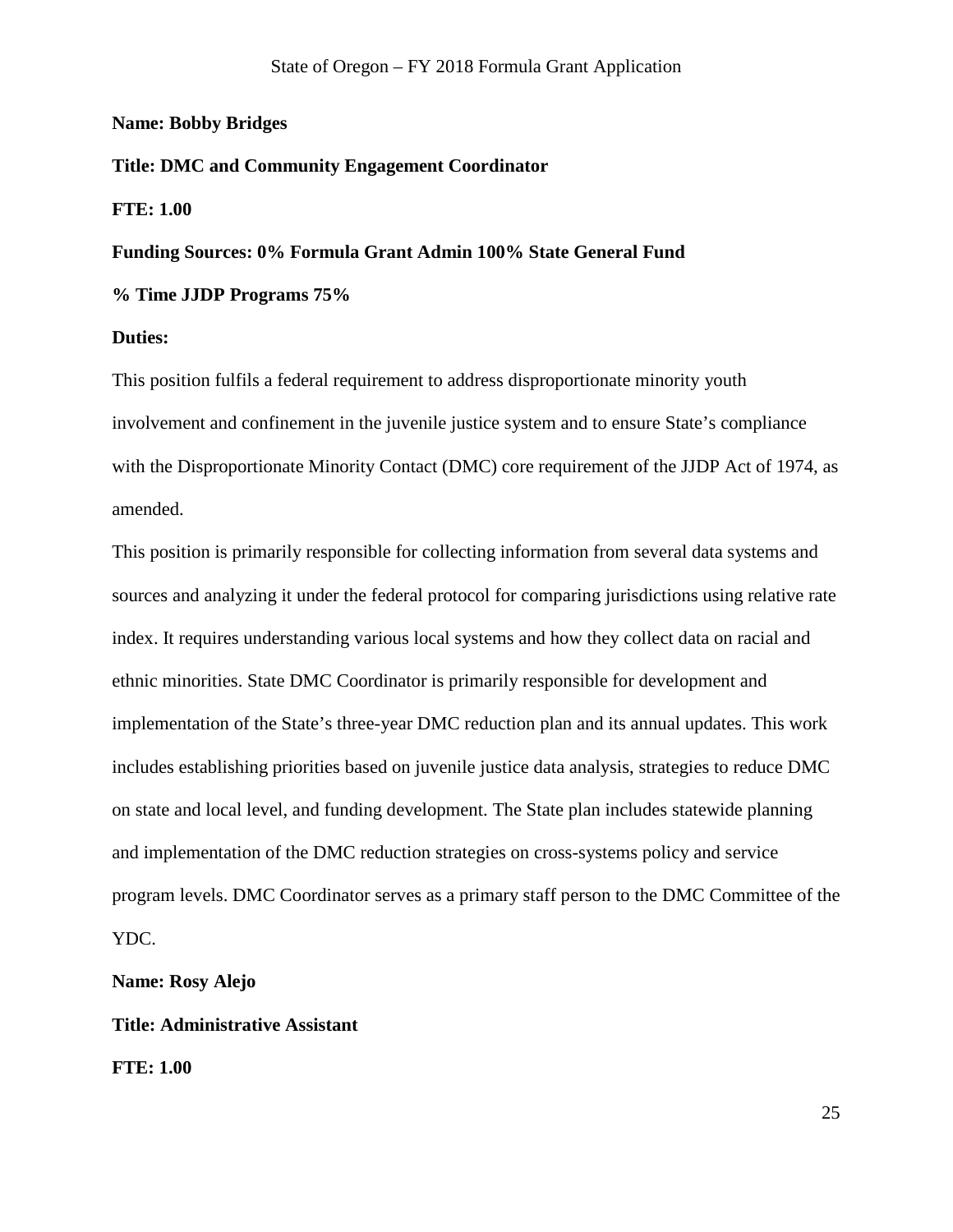# **Funding Sources: 100% State General Fund % Time JJDP Programs: 50%**

**Duties:** Review and monitor entry of data into web-based data collection system and prepare reports based on review. Preparation includes contacting and reminding appropriate persons to complete data entry. Organize and maintain filing systems. Keep desk manual instructions updated and create new procedures and instructions as needed. Maintain program files and office manuals.

Develop and annually update spreadsheets tracking Oregon statewide and eight selected counties DMC data since 2003 through the latest year available. Enter, prepare and retrieve data from the agency's web-based system, format reports with detailed graphs and charts for agency staff analysis. Coordinate and plan logistics for statewide and regional trainings, meetings, committees, and workgroups including registration, working with vendors to reserve facilities, making catering arrangements, and other meeting arrangements. Assemble, duplicate, and distribute pre- and post-meeting materials including certificates when appropriate; and record, transcribe, and summarize meeting minutes. Support all agency field, program and initiative staff in the above functions.

Formula grants funds will not cause the displacement of any of the YDC/ JCP staff. YDC staff are not covered by a labor union.

**4. Plans for Compliance and Monitoring** were submitted separately per the OJJDP instructions.

# **5. Additional Requirements**

Appendix I is attached.

#### **6. Plan for Collecting the Data Required for This Solicitation's Performance Measures**

All Title II sub-grant recipients will be required to provide quarterly progress reports and submit quarterly requests for reimbursement to the YDC. Projects selected for funding must, at a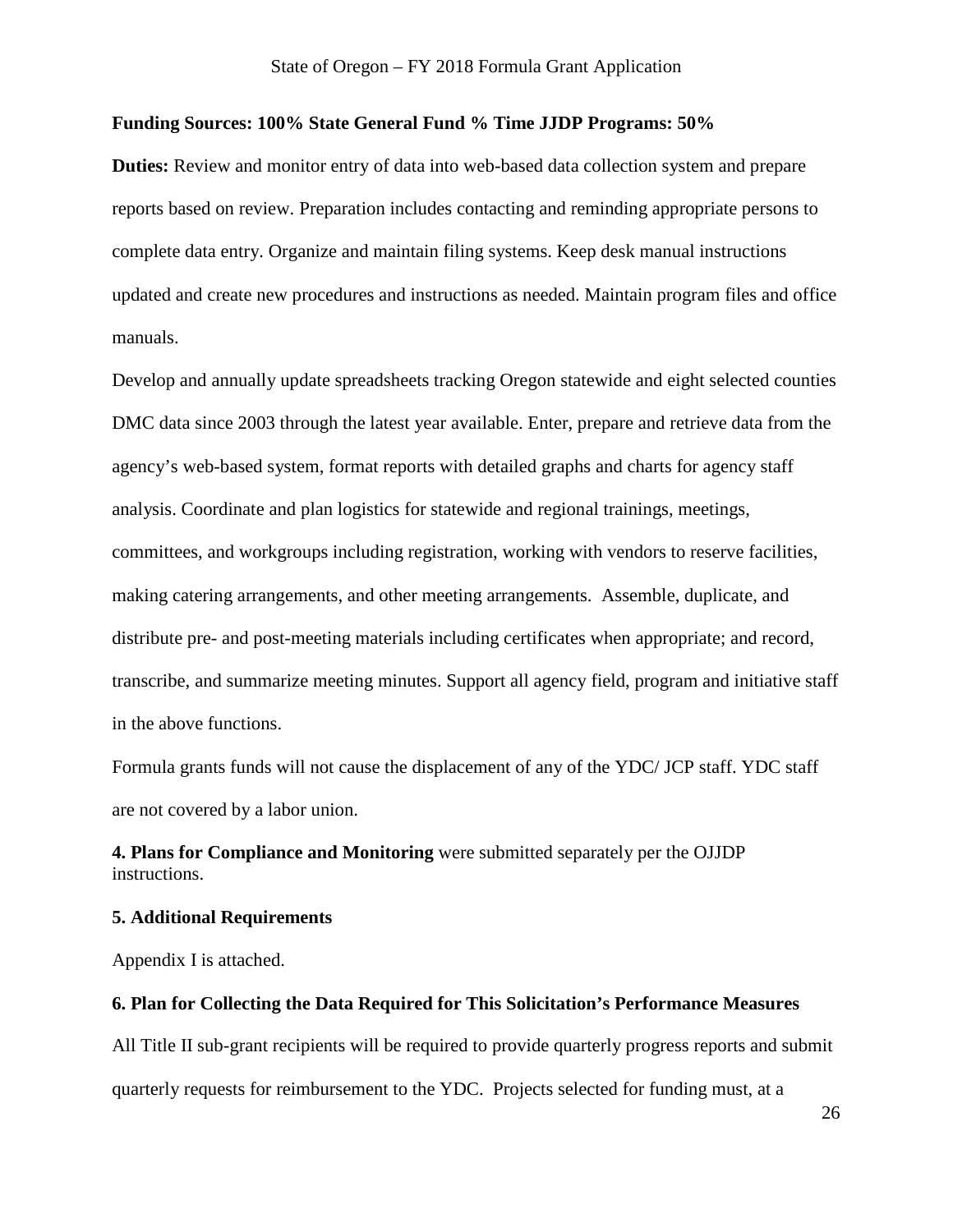# State of Oregon – FY 2018 Formula Grant Application

minimum, designate a qualified staff person, to ensure that federal performance measures are collected and reported. A submission of a logic model that clearly states objectives, activities, output measures short-term and long-term outcome measures, and includes target figures – is a funding requirement under Oregon Formula Grant Program.

Each project's logic model will identify the federal Formula Grant program area and will include the mandatory output and outcome measures and one or two additional output and outcome measures, if applicable. The applicants must indicate the data sources that will be available for outcomes and outputs reporting. Applicants will be advised that federal funds may not be used to supplant the level of state or other funds. The state will monitor progress and evaluate outcomes of individual programs. The state will compile and submit annual progress reports and Performance Measurement Tool (PMT).

Evidence-based and tribal best practices will be given a priority in funding pursuant to the state statue and the requirements of this grant in sub-award selections. Second and third year awards will be subject to the sub-grantee's performance evaluation and progress in meeting the goals specified in the original sub-grant application. Failure to demonstrate substantial progress in two years will result in ineligibility for a third year award.

Other programs and funds administered by the Youth Development Council are listed below. These programs and grants are designed to provide services and supports to youth ages 6-24.

# • **Youth & Community**

Youth & Community Grants are funded from a combination of Federal Title XX Youth Investment funds received from the Department of Human Services, and a General Fund appropriation received during the 2017 Legislature. Grants enable youth ages 6-24 who are